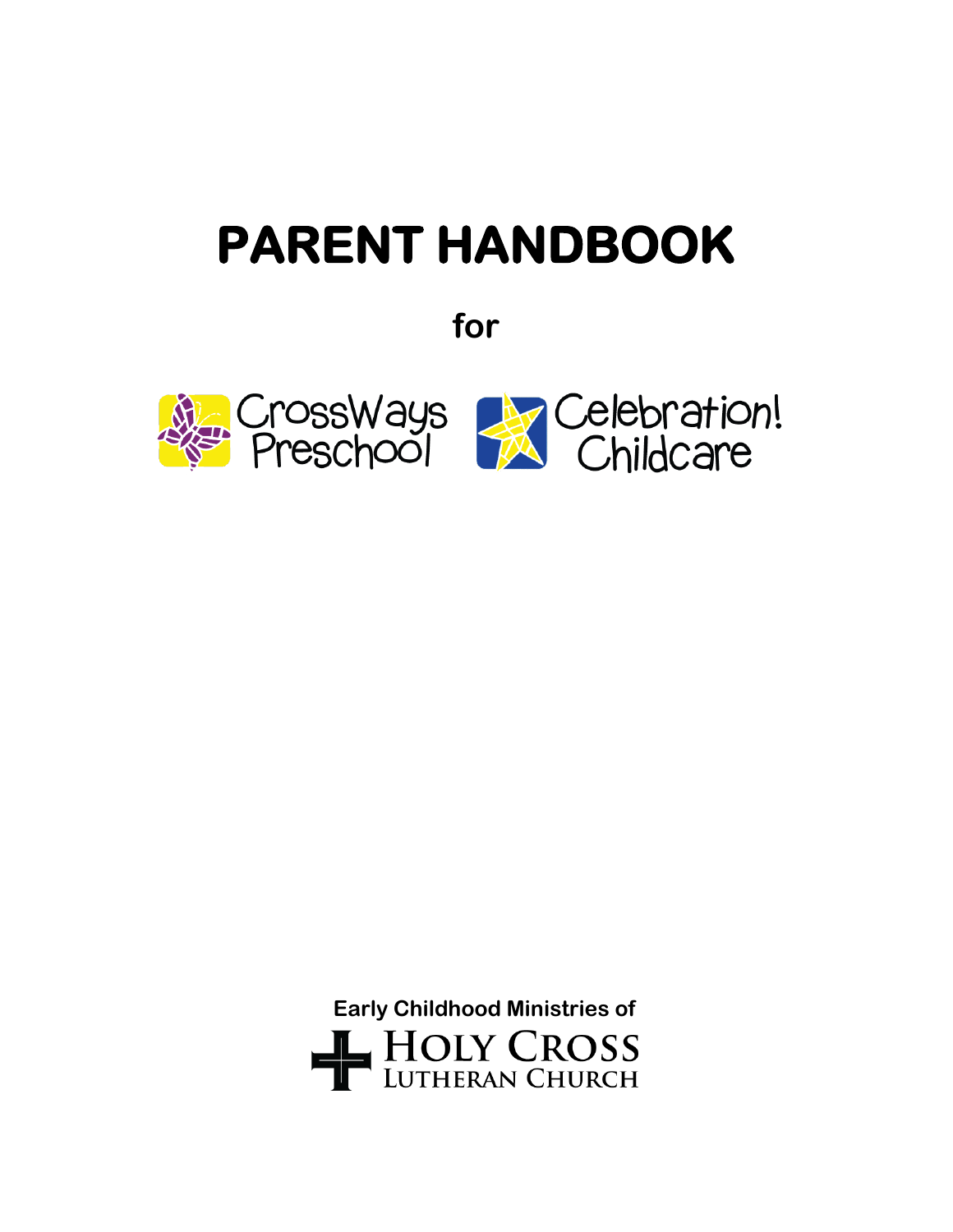

**For ages 2 to 5 years 2s, 3s, 4s and PreK half day preschool program Enrichment classes Half day summer camp**

> **(847) 367 - 4367** *crossways@holycrosschurch.org cpreschool.org*



**For ages 6 weeks to 12 years 2s, 3s, 4s, and PreK full day preschool program Before and after school services – school age Full day summer camp**

> **(847) 367 - 6208**  *celebration@holycrosschurch.org cchildcare.org*

**Location: HOLY CROSS LUTHERAN CHURCH 1151 N. St. Mary's Road, Libertyville, IL 60048 (847) 367 - 4060 Church Line**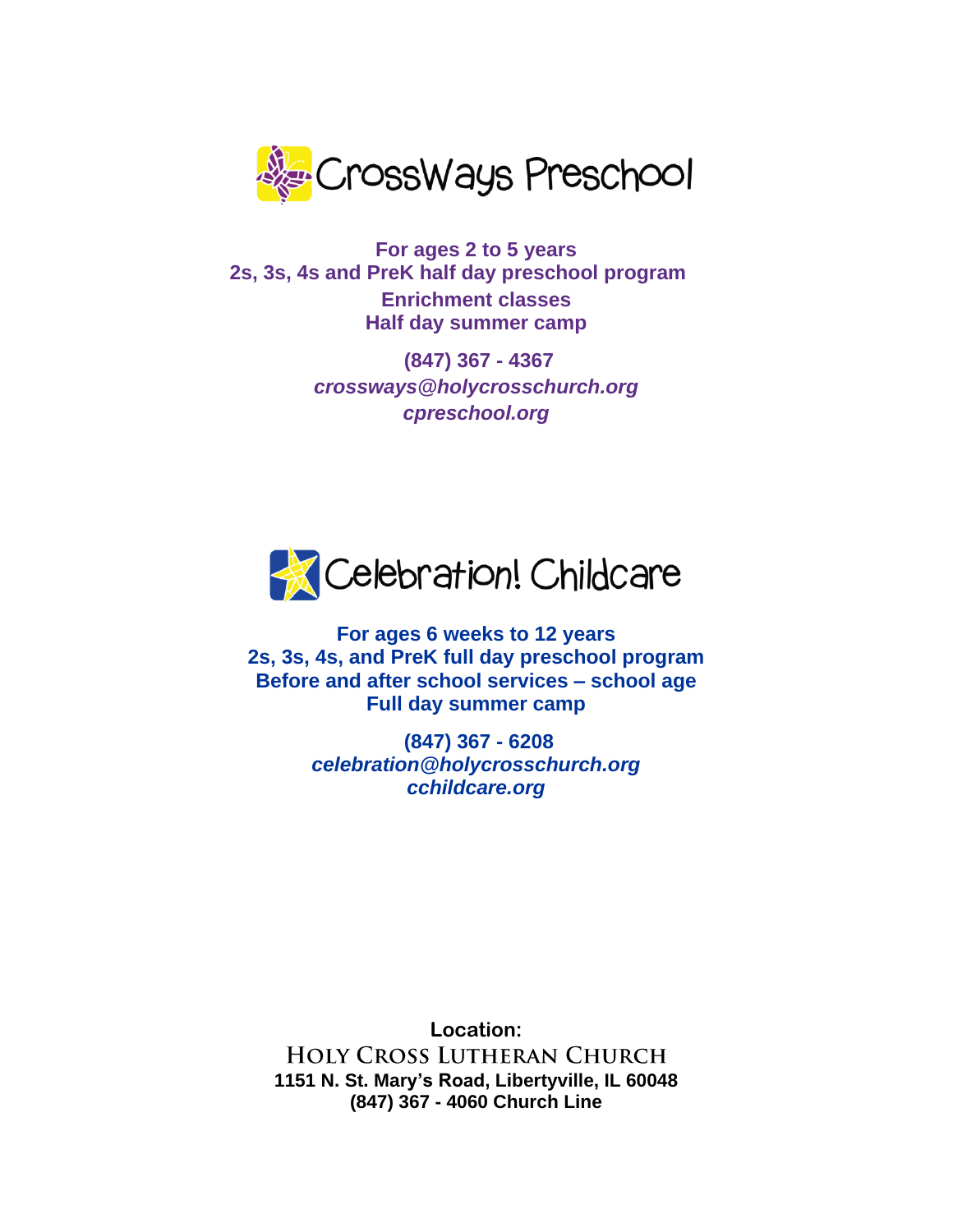# **Table of Contents**

| Nap-Time and Quiet-Time - Celebration! Childcare  3  |   |
|------------------------------------------------------|---|
|                                                      |   |
|                                                      |   |
|                                                      |   |
| Personal Belongings - Celebration! Childcare 4       |   |
|                                                      |   |
|                                                      |   |
|                                                      |   |
|                                                      |   |
|                                                      |   |
|                                                      |   |
|                                                      |   |
|                                                      |   |
|                                                      |   |
|                                                      |   |
|                                                      |   |
|                                                      |   |
|                                                      |   |
|                                                      |   |
|                                                      |   |
|                                                      |   |
|                                                      |   |
|                                                      |   |
|                                                      |   |
|                                                      |   |
|                                                      | 9 |
|                                                      |   |
|                                                      |   |
|                                                      |   |
|                                                      |   |
|                                                      |   |
|                                                      |   |
|                                                      |   |
|                                                      |   |
|                                                      |   |
|                                                      |   |
| Appendix A - Celebration! Childcare Tuition Rates 13 |   |
| Appendix B - Celebration! Childcare Holidays 14      |   |
| Appendix C - CrossWays Preschool Tuition Rates 15    |   |
| Appendix D - CrossWays Preschool Important Dates  16 |   |
|                                                      |   |
|                                                      |   |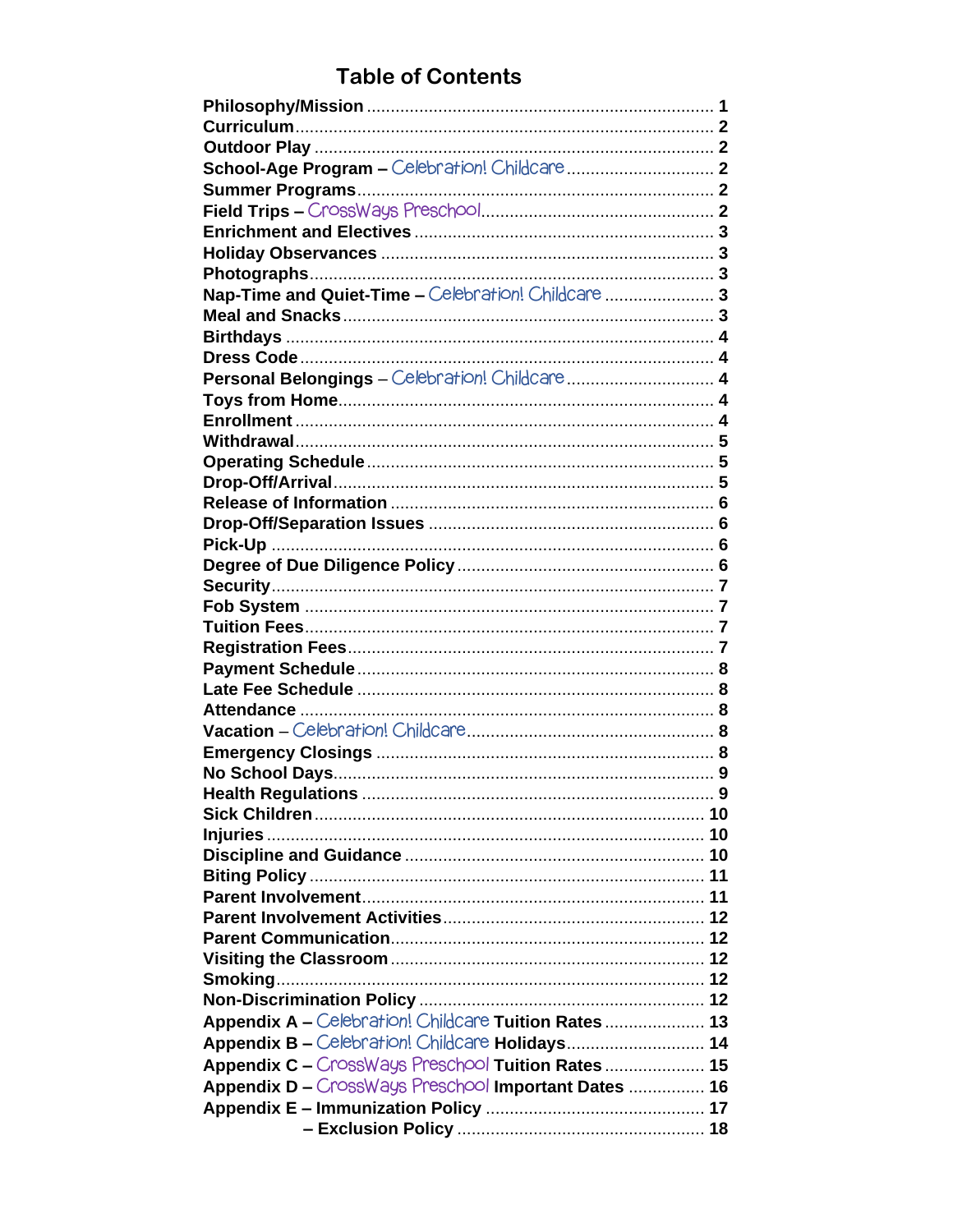# **PARENT HANDBOOK**

# CrossWays Preschool Celebration! Childcare

### **WELCOME!**

CrossWays Preschool and Celebration! Childcare are programs supported by the Early Childhood Ministries of Holy Cross Lutheran Church. This handbook has been created for parents/guardians of children who are enrolled in CrossWays Preschool and/or Celebration! Childcare. It explains the daily routines and policies that have been designed for your child's safety and benefit. The majority of information in this handbook applies to both Celebration! Childcare and CrossWays Preschool. However, the words CrossWays Preschool (CWP) and Celebration! Childcare (CC) have been color coded to assist parents in quickly finding information specific to their particular program. Throughout this handbook, the word "parents" refers to parents and legal guardians.

CrossWays Preschool and Celebration! Childcare are licensed by the Illinois Department of Children and Family Services (DCFS). This agency provides regulations that we carefully follow. All staff members are required to accrue 15 Continuing Education Units annually. License renewal is every 3 years. Upon license renewal, our facility is tested for radon and water purity. Required inspections are completed by the County Health Department, the State Fire Marshall, and the Lake County Fire Inspector to assure compliance with all required regulations.

#### **PHILOSOPHY/MISSION STATEMENT**

CrossWays Preschool and Celebration! Childcare, Early Childhood Ministries (ECM) of Holy Cross Lutheran Church, seek to acquaint children with a world that lies beyond the home and to provide a broad base of learning to develop each child's God-given gifts socially, emotionally, physically, spiritually and educationally. Our quality Christian-based childcare and preschool are a superior competitive value for families in our service area, and are designed to provide parents with safe, nurturing environments for children to grow, play and learn.

#### CrossWays Preschool and Celebration! Childcare believe…

- all children are capable of learning and have individual needs, skills, and talents.
- partnerships between experienced, caring teachers and parents benefit the whole family.
- children learn best through experiences that enhance their self-esteem, help them make choices, and develop competencies.
- children learn best through play-based discovery combined with teacher-directed lessons to maximize learning, creativity, and curiosity.
- connecting children to nature develops children's innate senses of discovery and exploration.
- God-honoring values promote sound, morally based decision-making skills and treatment of others.
- flexible programs best satisfy family needs.

#### CrossWays Preschool and Celebration! Childcare celebrate…

- the fullest potential in each child.
- the uniqueness of each child and family.
- the richness that diversity and differing cultures bring to the learning environment.
- a nurturing, loving, safe, and secure environment.
- the act of service to others.
- a child's social, emotional, physical, spiritual, and intellectual development.
- a variety of experiences that increase the child's awareness of the world around them.
- a love of learning in an atmosphere of mutual trust, respect and responsibility.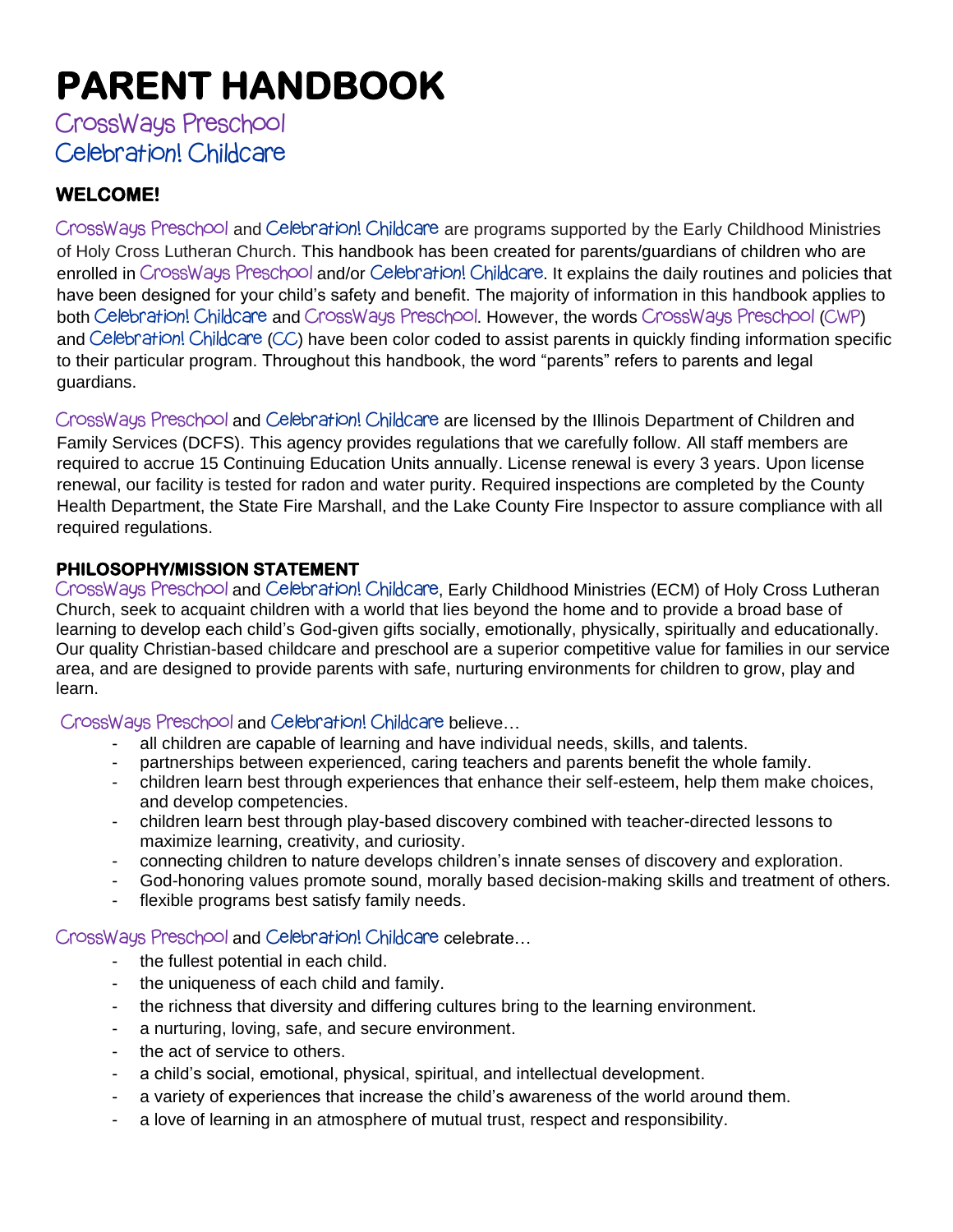#### **CURRICULUM**



Our educational goal for the programs within CrossWays Preschool and Celebration! Childcare will be to assist each child to increase an awareness of reality as he/she experiences it in themselves, in others, and in the world around them. All programs are designed to create a positive experience using a variety of age-appropriate published curricula such as *Creative Curriculum* and *Learning Without Tears*. The *Creative Curriculum* is planned within nine specific domains; Science, Math,

Language, Literacy, Dramatic Play, Physical Health & Development, Creative Art, Social & Emotional Development and Approaches to Learning. God honoring values are taught through Religious Education materials such as the Golden Arch books and Godly Play™. Children enrolled in the four year old classes at CrossWays Preschool and Celebration! Childcare are offered curriculum that prepares them for the transition into a formal kindergarten program. This curriculum is aligned with the Illinois State Standards for Early Childhood education.

#### **OUTDOOR PLAY**

CrossWays Preschool and Celebration! Childcare programs recognize the need for children to run, play, climb, and jump. For this purpose, all children will be taken outdoors daily, as weather permits. No child may remain inside. When the temperature or wind-chill reaches below 20 degrees Fahrenheit, or in rain or sleet, etc., at the discretion of the Director it may be necessary for the children to stay indoors. They will still be provided with large motor activities. Please send appropriate shoes and outdoor wear every day to avoid confusion. A child not well enough to go outside will not be considered well enough to attend school.



Because we spend a lot of time outside, including the garden, we ask that parents make us aware of any environmental allergies, including being allergic to bee stings. These allergies should be noted on your child's enrollment form and health forms.

#### **SCHOOL-AGE PROGRAM** – Celebration! Childcare

Before & After School care will be offered to children ages five through twelve. It is the parent's responsibility to make sure his or her child is on the bus route that runs to Celebration! Childcare. After School fees include an afternoon snack. Please note that Celebration! Childcare closes promptly at 6:00 p.m. Celebration! Childcare is not licensed to care for children after 6:00 p.m. Parents arriving close to that time should not plan to feed their child, sort his or her belongings, etc., while at the Celebration! Childcare facility.

#### **SUMMER PROGRAMS**

#### CrossWays Preschool:

We offer Little Sprouts and Seedlings Summer Camp. Please see the Director for more information.

#### Celebration! Childcare:

We offer full day care for children 6 weeks to 12 years old. Please see the Director for more information.

#### **FIELD TRIPS** - CrossWays Preschool

Children and staff may participate in on and off-site field trips to enhance the curriculum. Parents are notified and field trip permission slips will be sent home for parents to complete and sign. The permission slip will provide information as to the date, place and time of the trip. Parents are encouraged to attend field trips and help chaperone the children. For off-site field trips, parents must provide transportation to and from the field trip site.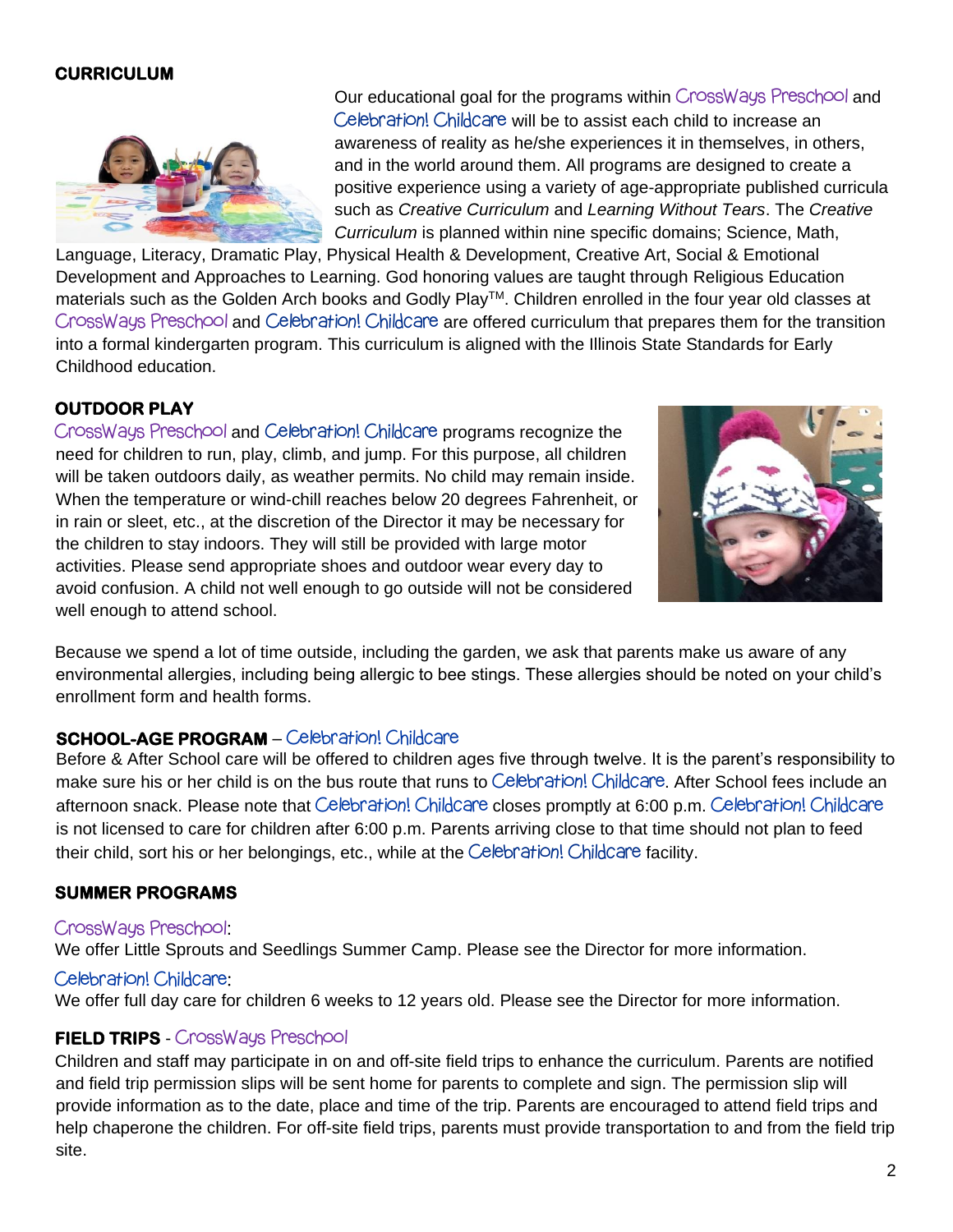### **ENRICHMENT AND ELECTIVES**

#### CrossWays Preschool:

Enrichment classes for 3s, 4s and 5s are available for an additional charge. Classes are offered on Tuesday and Thursday mornings. Please check the website (*cpreschool.org*) and Registration Form for more information.

### Celebration! Childcare:

Electives are offered to 2's and up with the goal of promoting individual development potential. Electives may be selected during enrollment, with changes allowed at the end of each session for the next session. There is an additional fee for these classes. Programs offered may vary depending on demand. Enrollment will be on a first-come, first-served basis. Elective fee rates will be provided on each individual class enrollment form.

### **HOLIDAY OBSERVANCES**

CrossWays Preschool and Celebration! Childcare are nondenominational interfaith facilities. Traditional holidays are celebrated through a variety of classroom activities. Some of the special occasions celebrated are Valentine's Day, Easter, Independence Day, Halloween, Thanksgiving and Christmas. We recognize that students come from different diverse cultural and religious backgrounds. If parents prefer that their child not participate in these activities, the parent must notify the Director to discuss other options.

## **PHOTOGRAPHS**

Teachers may sometimes take children's pictures for classroom use. We will ask for the parents' written permission on the Release Form regarding whether the child can be photographed. We utilize password protected platforms where parents can log in to their child's classroom and see photographs of classroom activities.



# **NAP-TIME & QUIET-TIME** – Celebration! Childcare

DCFS stipulates that every child who participates in a full day program be provided a two hour nap-time or quiet-time. Children one to five years of age are provided cots on which they nap during quiet time. This time is when children learn to lay quietly. If children are not able to rest quietly on their cot during this time, they will be provided an alternative activity (e.g., story books) that will not disturb the other children. For those children six years and up, quiet-time is observed where they may entertain themselves with board games, books, puzzles, art, etc. in a quiet manner. Celebration! Childcare believes that quiet-time is important for children in order to learn self-control and provide needed rest for their growing bodies.

### **MEAL AND SNACKS**

#### **Individual children's allergies must be noted on the enrollment packet.**

A catered hot lunch with milk is provided for Celebration! Childcare children who are on table food. This same lunch is provided to CrossWays Preschool students who participate in Lunch Bunch. Both

programs will provide well balanced snacks that are age appropriate and include a beverage of 100% fruit juice. Quantities of all food served are determined by DCFS.

### Celebration! Childcare:

An early morning snack is served before 7:00 a.m.

School-age children: School-age children will be served a snack at their regular arrival time to the facility. Infants: Infants are fed on individual schedules according to parental preferences with formula and/or baby food provided by their parents.

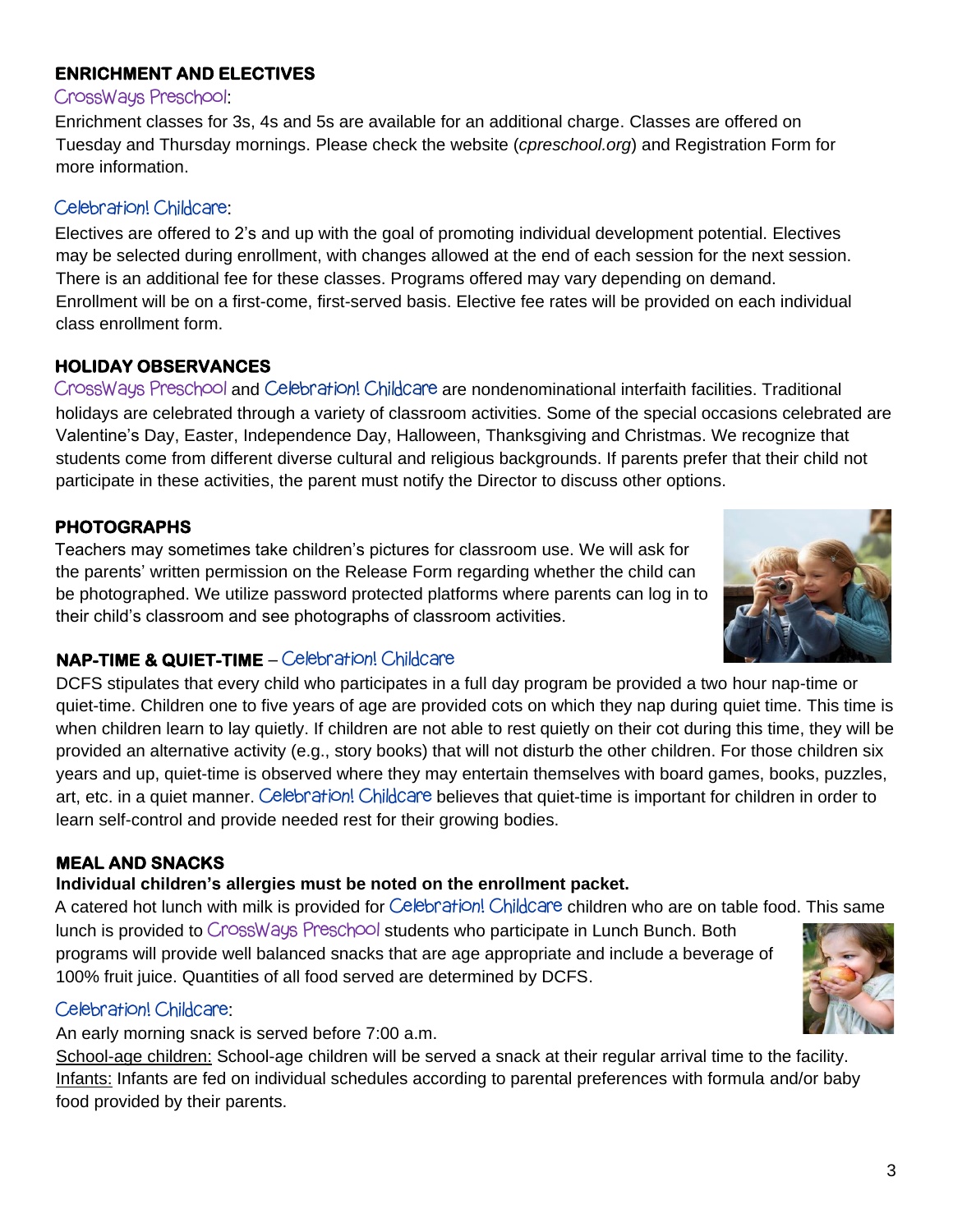#### **BIRTHDAYS**

Birthday celebrations are a nice way to let our children know they are special and important. We make every effort to celebrate children's birthdays with a special classroom celebration. Children may bring in a special birthday snack or decorations. State regulations specify commercially prepared and wrapped, unopened snacks be used if brought from home. Sweet treats of moderate portions will be allowed for birthdays. In consideration for all children with allergies, CrossWays Preschool and Celebration! Childcare ask that all snacks be nut-free!



#### **DRESS CODE**

Consider the child's comfort when choosing daily clothing. Clothing should be simple, washable, sturdy and appropriate for the season. The children play outside daily, unless weather conditions are prohibitive. Therefore, in fall and winter, children should have hats, gloves and boots to wear. Children may occasionally have accidents. Please send extra clothing daily. This clothing may be kept in their backpack/cubby. Please understand that if a child has an accident and has no extra clothes, the staff will be forced to call parents to bring a change of clothing immediately. Children cannot stay in wet clothing. The child's name is to be marked on each piece of clothing including coats, hats and boots. Children are not to wear expensive jewelry to school. CrossWays Preschool**,** Celebration! Childcare and their staff are not responsible for loss, theft or breakage. PLEASE NOTE: Parents of children who are still in **diapers** must provide a supply of diapers and wipes.

#### **PERSONAL BELONGINGS** – Celebration! Childcare

Celebration! Childcare provides equipment and activities which support learning processes. Soft personal items are allowed at nap-time. Other personal items will be stored in the child's cubby storage locker. Parents should encourage children to follow Celebration! Childcare rules and NOT bring personal items (especially toy guns, action figures, toy weapons of any kind, etc.) that tend to encourage rambunctious play. Celebration! Childcare asks that children not bring in any electronic devices. Celebration! Childcare **staff is not responsible for lost or damaged personal belongings**. Non-center food and drinks are not allowed unless doctor prescribed.

#### **TOYS FROM HOME**

We strongly suggest that children do not bring toys from home to school unless preapproved by the teacher. Examples include: 1) children who have a difficult time transitioning to school and 2) Show & Tell day. Toys from home are often not shared well with other children and have the potential to become broken, causing tears for all children involved. For these reasons we ask that toys are kept at home or at least in your child's backpack upon arrival to school. **Staff is not responsible for lost or damaged personal belongings**. Please do not send candy or chewing gum with your child.

#### **ENROLLMENT**

The child may attend CrossWays Preschool or Celebration! Childcare once the parent has provided:

Signed Enrollment Forms **Copy of Birth Certificate** Personal History Sheet

Signed Permission Sheet Photo Release/consent form Key Fob Fee Registration Fee Snack Fee (CWP) Security Deposit (CC)

DCFS Receipt of Handbook Acknowledgement

Completed Current Physical Exam (within the last 6 months), including TB test results & current immunization record. (Please ask Director for copy of State Health Requirements.)

Enrollment of a child signifies an agreement and promises cooperation with CrossWays Preschool and Celebration! Childcare **policies and regulations as stated here and as announced or posted.**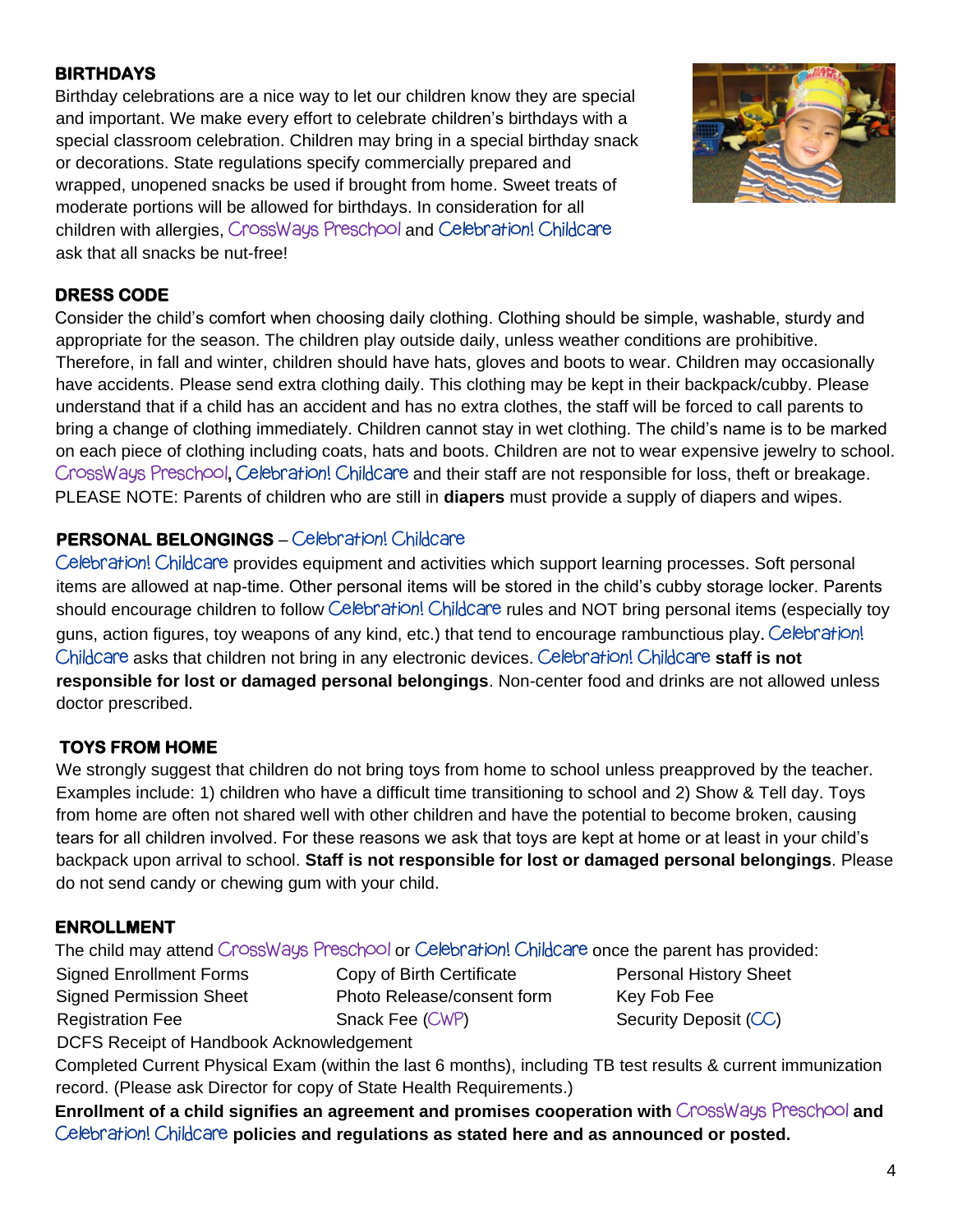#### CrossWays Preschool:

Enrollment for the following school year begins January 15<sup>th</sup> and is first open to members of families currently enrolled and member families of Holy Cross Lutheran Church. On February 1<sup>st</sup>, enrollment is open to the public on a first-come, first-served basis and space availability. A meeting/tour with the Director is expected. A Registration/Enrollment Form and registration fee are required to hold a spot.

#### Celebration! Childcare:

#### Enrollment is made at the discretion of the Director, usually on a first-come, first-served basis. To complete enrollment, parents are expected to meet with the Director for a tour of Celebration! Childcare and a program orientation. At that time, a registration fee and deposit are required in order to reserve a spot.

#### **WITHDRAWAL**

A one week\* written notice is required before withdrawal from CrossWays Preschool or Celebration! Childcare programs. A portion of the tuition may be refunded at the discretion of the Director based on individual circumstances and a notice to withdraw. Parents may withdraw their child for any reason.

#### Celebration! Childcare:

If a written notice is not provided, the one week security deposit will be forfeited. **\*Two weeks written notice is required for infants and toddlers.** 

#### **OPERATING SCHEDULE**

CrossWays Preschool operates on a school year calendar. Enrollment can occur at any time. Program hours are: Morning classes: 9:00 a.m. – 11:30 a.m., Lunch Bunch: 11:30 a.m. – 1:00 p.m., Afternoon classes (when offered): 12:30 – 3:00 p.m. See APPENDIX D – Annual Calendar



#### **DROP-OFF/ARRIVAL**

#### CrossWays Preschool:

The program will open its doors 10 minutes before class begins to ensure a smooth transition from home to school. We ask that children use the restroom and wash hands before entering their classroom.

#### Celebration! Childcare:

The program opens at 6:30 a.m. Celebration! Childcare is not licensed to care for children before that time. Staff/personnel who are in the facility before 6:30 a.m. are preparing for the day and are not available for childcare. We ask that children wash hands before entering their classroom.

**Both programs require** that parents bring the child all the way into the classroom or to the care of the staff and sign in and out every day. CrossWays Preschool or Celebration! Childcare do not have legal authority or responsibility for a child who is not signed in. Parents are asked to assist their child with his or her belongings when possible. Adults help to set the tone of the child's day by providing enough time to help him or her get happily settled without rushing. Parents are responsible for transporting children between home and CrossWays Preschool or Celebration! Childcare.

**PLEASE NOTE:** Please see the information sheet on the inside back cover of the handbook regarding our response to the COVID-19 Pandemic. Specific information is provided about Drop off procedures. Updated information will be posted on the ECM websites, *cpreschool.org* and *cchildcare.org*.

**AT 23** 

5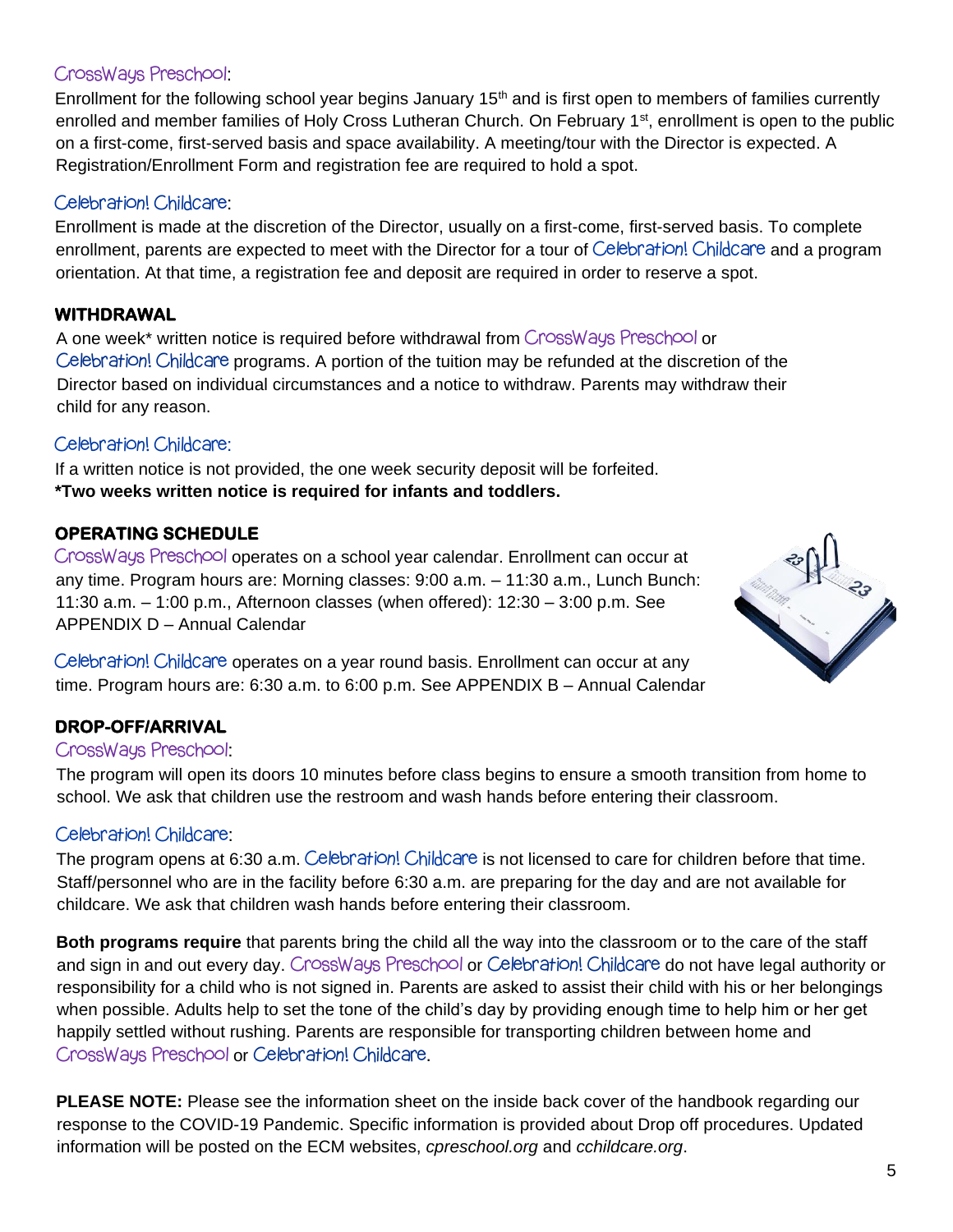#### **RELEASE OF INFORMATION**

Information about a child and family is confidential and will not be released to other centers, schools or agencies unless written permission is received from the parent.

#### **DROP-OFF/SEPARATION ISSUES**

New children adjust best when parents bring them for a short visit prior to of their first day. Please make arrangements with the Director for a pre-enrollment visit if desired. When it is time to leave the child, make sure the child understands when a parent will return. PLEASE do not try to sneak out. Later on, other issues for the child may arise if parents choose to try this technique. The staff will give the child the needed attention to foster adjustment. If any child cries, the staff will know what to do. In this situation it is best for the parent to tell the child they will be back and hand the child physically over to the staff. Every day we send body language messages to children. With the action of handing a child over to a staff member, the parent shows the child that the staff person is entrusted with the child's care. Some children cry for a short time. The adjustment period varies with each child. The staff is trained to help in this process. It's the desire of the staff to keep in close contact with parents during this time. Telephone calls are always welcome. Parents may make a checkin call to relieve any worry that parents may have while at work.

### **PICK-UP**

Only those authorized on the enrollment form will be allowed to pick up children unless specific permission has been granted from the parent to other individuals by a special note from the parent. In emergency situations, both verbal phone notification and/or written consent notification must be received prior to releasing any child to an individual not originally specified on the enrollment form. **People who do not regularly pick up a child should be prepared to show their driver's license or photo State I.D.** The staff will check information on the enrollment cards to match it to the driver's license. Children will not be released to another adult without a license or proper state picture I.D. Persons with the proper authorization **MUST SIGN CHILDREN OUT DAILY.** Children are to be picked up on time. Parents of any child picked up late will be charged \$1.00 per minute with a grace of one warning.

At pick-up, parents should check the child's cubby or hook. This is where parents will find the child's work and individual parent statements or notes. Please read through any material in case of emergency situations or policy changes. General class information is posted through email, monthly newsletters and the bulletin boards.

**PLEASE NOTE:** Please see the information sheet on the inside back cover of the handbook regarding our response to the COVID-19 Pandemic and specific information about pick-up procedures. Updated information will be posted on the ECM websites, *cpreschool.org* and *cchildcare.org*.

### **DEGREE OF DUE DILIGENCE POLICY**

Parents who are picking up children are asked to please contact the program if they will be LATE. Staff will make every effort to locate parents or emergency contacts. CrossWays Preschool and Celebration! Childcare are mandated by the State of Illinois to have a degree of due diligence policy. If a designated pick–up contact cannot be located after one hour of the first attempt of contact, CrossWays Preschool or Celebration! Childcare staff will have no option but to contact Lake County Sheriff's Department. Staff will give the responding law enforcement officers enrollment and emergency contact information. The child will be placed in the care and supervision of law enforcement. **Consistently picking up children late from care is grounds for termination of child care services.** *Illinois State Law Statutes pertaining to due diligence: 407.260.f.1.A, 407.260.f.1.B, 407.260.f.1.C*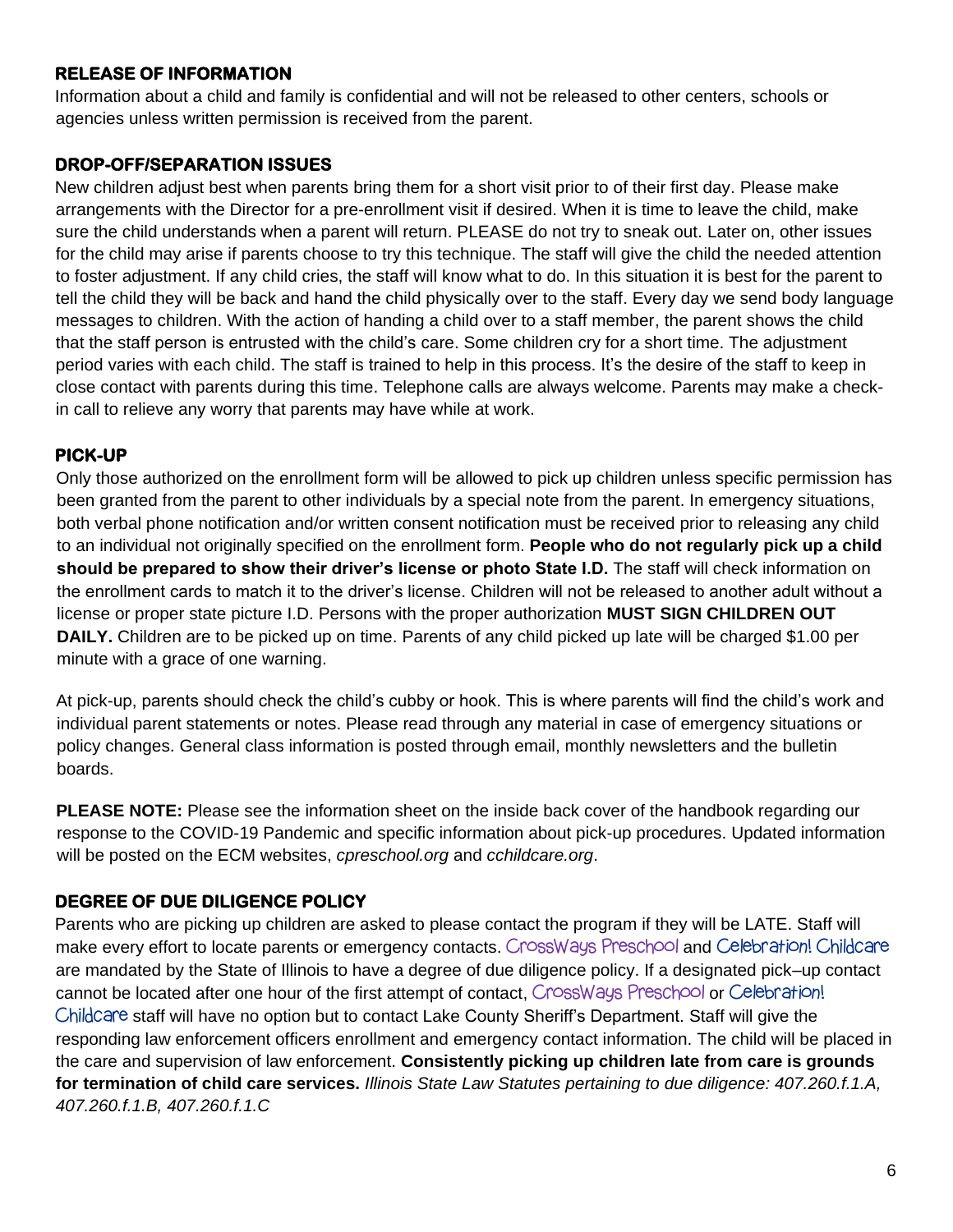#### CrossWays Preschool Closing times:

Please note the following closing times for our programs: Morning preschool – 11:30 a.m., Lunch Bunch – 1:00 p.m., Afternoon preschool (when offered) – 3:00 p.m., Summer camp (when offered) – 11:45 a.m., Summer camp Lunch Bunch – 1:15 p.m.

CrossWays Preschool is not licensed to care for children after the specified ending time of the class or program the child is enrolled in.

#### Celebration! Childcare Closing times**:**

Please note that we close promptly at 6:00 p.m. Celebration! Childcare is not licensed to care for children after 6:00 p.m. Parents arriving close to that time should not plan to feed their child, sort their belongings, etc., while at the Celebration! Childcare facility.

#### **SECURITY**

Entrance doors to the CrossWays Preschool and Celebration! Childcare program areas are locked at all times. Visitor access is available through the church office during regular business hours but parents are encouraged to use their fobs to gain entrance via the program doors. Visitors are only allowed into the CrossWays Preschool and Celebration! Childcare areas with permission from the Director and must check in before entering any classroom space.

#### **FOB SYSTEM**

Security and safety of CrossWays Preschool and Celebration! Childcare children are our highest priority. Therefore, a fob system lock will be utilized at all of the building entrances. Also, fobs will be necessary to enter the interior door of Celebration! Childcare program areas. To enter CrossWays Preschool interior doors, please ring the bell. All families will be issued a fob at the time of enrollment. There is an initial non-refundable fob key fee of \$25. If a family would like a second fob they may purchase another fob for an additional \$25 during the enrollment period. If a fob is lost, there will be an additional cost for replacement of the fob. Replacement fobs cost: 1<sup>st</sup> lost fob, \$25; 2<sup>nd</sup> lost fob, \$50; 3<sup>rd</sup> or more: \$75. We ask that the door fob not be given out to other parties, including siblings. The staff will be available to open the door for authorized persons not holding the fob. Fobs must be returned when your child leaves the program or a \$25 penalty will be assessed. Thank you for returning the fob(s) when your child exits the program.

#### **TUITION FEES**

Please see APPENDIX A (Celebration! Childcare) and APPENDIX C (CrossWays Preschool). Both CrossWays Preschool and Celebration! Childcare offer a military discount on tuition of 10%.

Celebration! Childcare **Sibling Discount**: Families with two children enrolled will receive a 10% discount on the fee for the older child. Families with three children enrolled will receive a 10% discount on the fee for the oldest child and a 10% discount on the fee for the middle child. In order for the family to receive a discount, the enrolled children in the family must attend 5 days a week.

#### **REGISTRATION FEES**

#### CrossWays Preschool**:**

New enrollment: \$75 per child. Returning: \$60 per child. This is a non-refundable, annual fee, due upon registration. A \$25 non-refundable annual Snack Fee is also due upon registration.

#### Celebration! Childcare:

\$81 per child, non-refundable deposit. One week of tuition deposit is to be applied to the final week of attendance when notified one week prior to withdrawal. Two weeks' notice is required for Infants and Toddlers. If not used for the last week of attendance, the deposit is non-refundable without the written permission of the Director.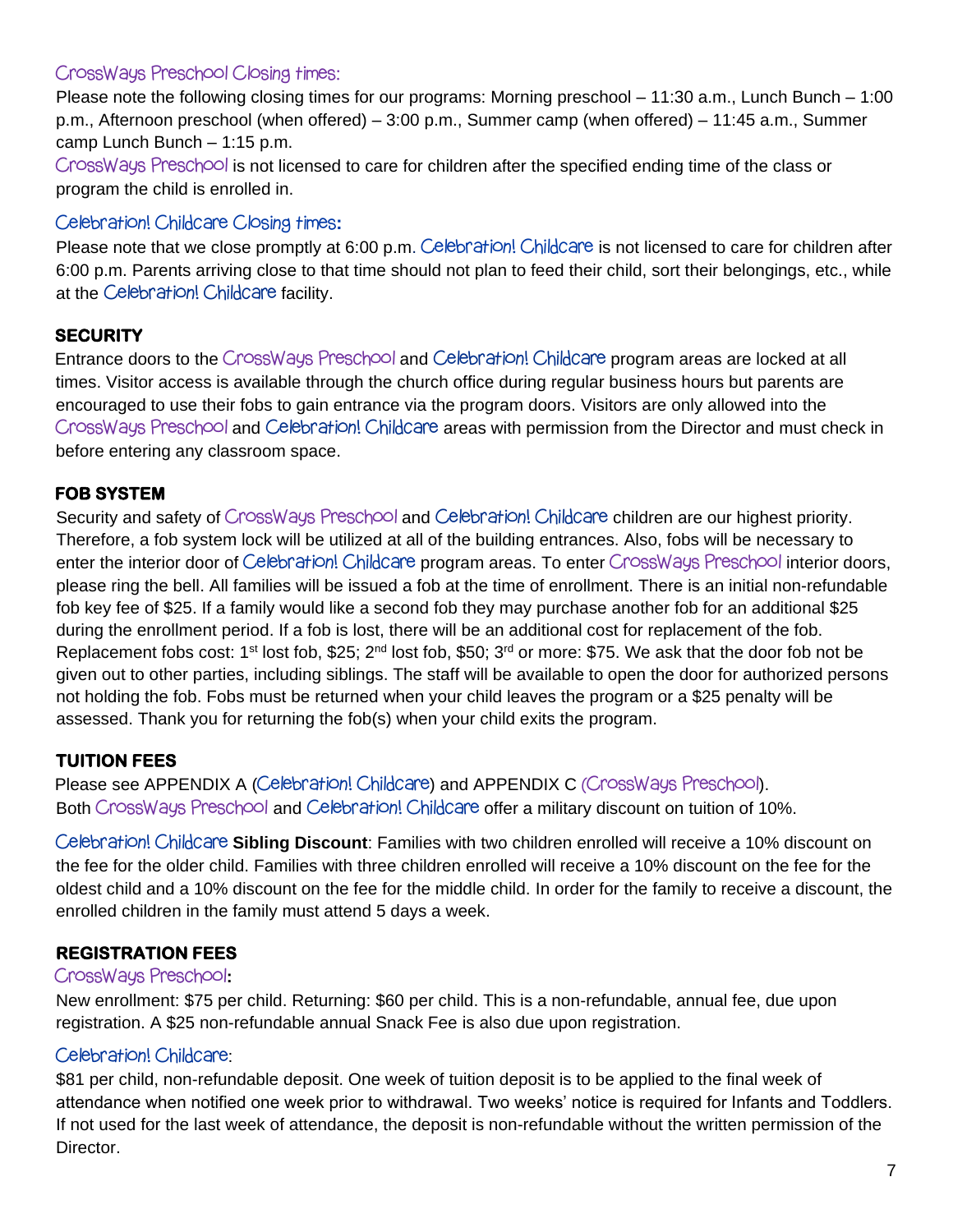#### **PAYMENT SCHEDULE**

Checks are preferred, but cash will be accepted if necessary. Please watch for future credit card payment availability.

#### CrossWays Preschool:

All tuition is due on the first day of the month on which your child attends. If parents would like to pay for several months at a time, they may do so provided that they're paying in advance. Payment receipts for reimbursement purposes can be given once each month. Please notify the Director to set this up.

#### Celebration! Childcare:

All tuition is due on the first day of the week on which your child attends. If parents would like to pay for several weeks at a time, they may do so provided that they're paying in advance. Parents will be asked to withdraw their child from Celebration! Childcare if their account becomes two weeks past due. Payment receipts for reimbursement purposes can be given once each month. Please see the Director upon enrollment to arrange.

### **LATE FEE SCHEDULE**

#### CrossWays Preschool**:**

Payment received after 12 p.m. on the 5<sup>th</sup> of the month will incur a \$15 late payment fee. For each additional day the tuition is late, a \$10 (per day) fee will apply. The entire tuition payment must be received or late charge(s) will apply. Subsequent tuition payments will be applied to any outstanding fees before tuition is credited. Any exceptions to this policy must be approved in writing and signed by the Director.

#### Celebration! Childcare:

Payment received after 6 p.m. on the first day of the week that your child attends will incur a \$15 late payment charge. For each additional day the tuition is late a \$10 (per day) charge will apply. The entire tuition payment must be received or late charge(s) will apply. Subsequent tuition payments will be applied to any outstanding fees and late charges before tuition is credited for the next period. Any exceptions to this policy must be approved in writing and signed by the Director.

#### **ATTENDANCE**

We ask that parents please notify the school if their child will not be attending any day, for any reason, or if there is to be a variation in their schedule. Rates are based on space reserved for each child. Facilities and staff are provided whether or not the child actually attends. Therefore, the fees remain the same each week regardless of illness or personal days.

#### **VACATION** – Celebration! Childcare

Parents may take up to one week of vacation from the center without charge per calendar year with a required one week written notice. In this case, a "week" consists of the number of days a child is normally scheduled to attend per week. Vacation days may be taken in single days, combinations of days or for the entire week.

#### **EMERGENCY CLOSINGS**

#### CrossWays Preschool:

We often follow District 68 and District 70 Emergency Closing decisions. If both of these school districts are closed for the day, we will be closed. If only one of the two is closed, we will usually be open. If in doubt, please check the website at *cpreschool.org*.

#### Celebration! Childcare:

We will remain open, provided power and heat are available, even though public schools may be closed. If in doubt, please call Celebration! Childcare at (847) 367-6208 (after 5:30 a.m.) or check the website at *cchildcare.org.* We will also notify families via email. **There will be no refunds for any closings.**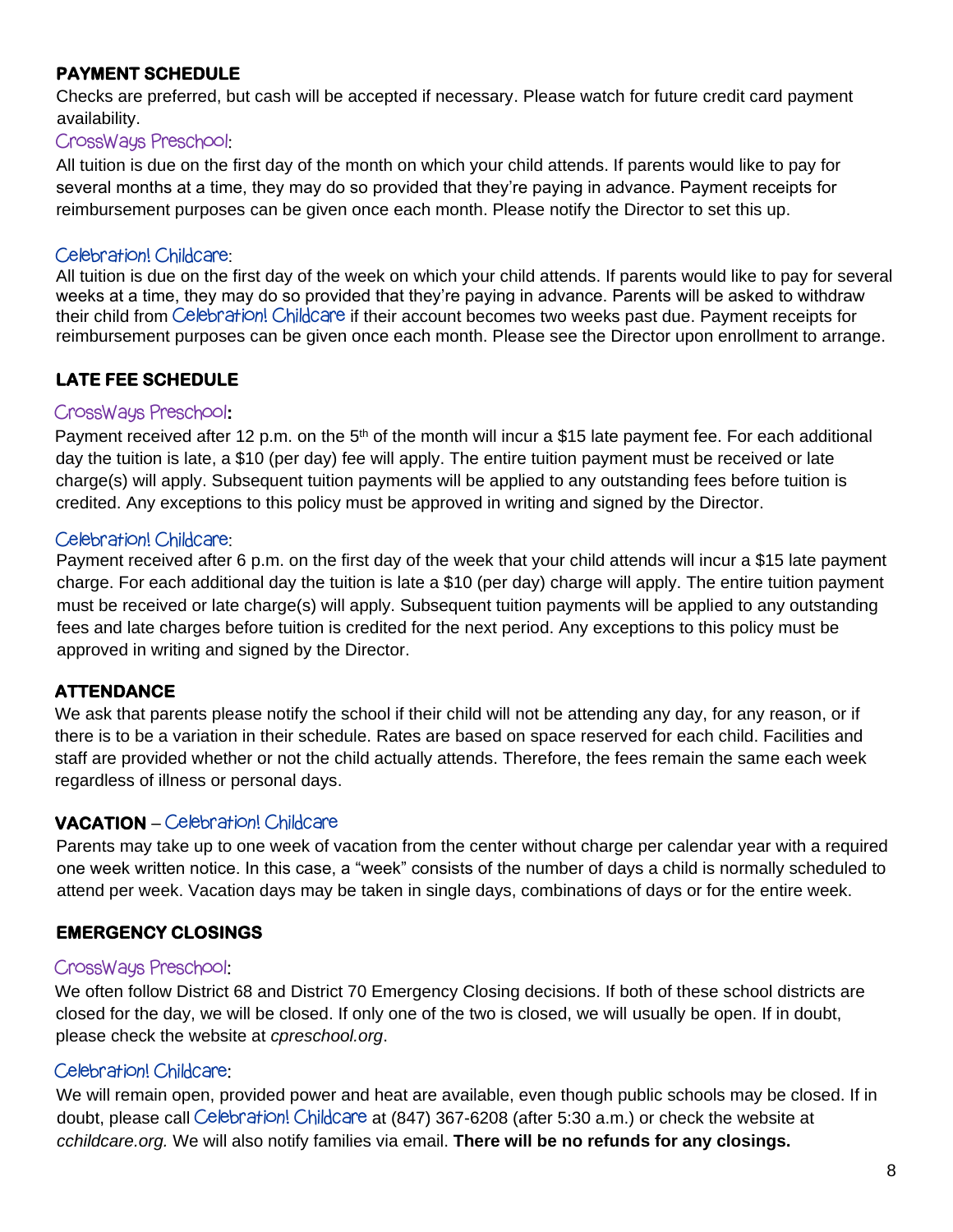#### **COVID-19 EMERGENCY CLOSINGS**

Please see the information sheet on the inside back cover of the handbook regarding our response to the COVID-19 Pandemic. Updated information will be posted on the ECM websites, *cpreschool.org* and *cchildcare.org*.

### **NO SCHOOL DAYS**

#### CrossWays Preschool:

We often follow District 68 and District 70 and will not have school on days that both districts do not have school. However, if only one district is not in attendance, we will usually be in session. CrossWays Preschool does have its own special days off as well. Please see APPENDIX D for scheduled "no school" days.

#### Celebration! Childcare:

We will provide childcare on most days when the public schools are closed. Celebration! Childcare closes for New Year's Day, Memorial Day, Independence Day, Labor Day, Thanksgiving Day & the day after, Christmas Eve & Christmas Day. Please see APPENDIX B for specific dates that Celebration! Childcare is closed.

#### **HEALTH REGULATIONS**

It is expected that each child will have a current medical form signed by a licensed healthcare professional before admittance to CrossWays Preschool or Celebration! Childcare programs. This medical form shall include documentation of having received the immunizations specified on DCFS Form IL444-4737. It is recommended, but not required, that children receive the following additional immunizations recommended by the American Academy of Pediatrics (AAP): Hepatitis A, rotavirus series, and influenza.

- Physicals need to be updated every two years. More frequent updates are required for infants and toddlers.
- Subject to satisfying the requirements outlined in APPENDIX E, CrossWays Preschool or Celebration! Childcare programs will consider acceptance of medical exemptions for missing immunizations. Please speak to the Director for information regarding this process.
- Subject to satisfying the requirements outlined in APPENDIX E, CrossWays Preschool or Celebration! Childcare programs will consider acceptance of religious exemptions to specific individual immunizations on DCFS Form IL444-4737, physical exams and/or medical treatment. Please speak to the Director for information regarding this process.
- If a CrossWays Preschool or Celebration! Childcare child exhibits symptoms of any of the diseases specified on DCFS Form IL444-4737, the parents will be contacted to pick up the child. The child cannot return as long as the symptoms continue. If the disease becomes a confirmed case<sup>1</sup>, the child will be excluded from attendance at any CrossWays Preschool or Celebration! Childcare program until that child is no longer contagious. In addition, if the disease is confirmed, CrossWays Preschool and Celebration! Childcare will notify the Lake County Health Department Communicable Disease Program and the parents of all CrossWays Preschool and Celebration! Childcare children. CrossWays Preschool and Celebration! Childcare will also invoke the Exclusion Policy for any children with medical or religious exemptions to that particular disease. **APPENDIX E** provides further details about the Exclusion Policy for unimmunized or under-immunized children.

<sup>1</sup> Confirmed case means diagnosis by a healthcare provider and/or lab-proven.

**When parents are once again allowed into the building, they are asked to wash their child's hands when entering the classroom. This will help cut down on the possibility of spreading various communicable diseases.**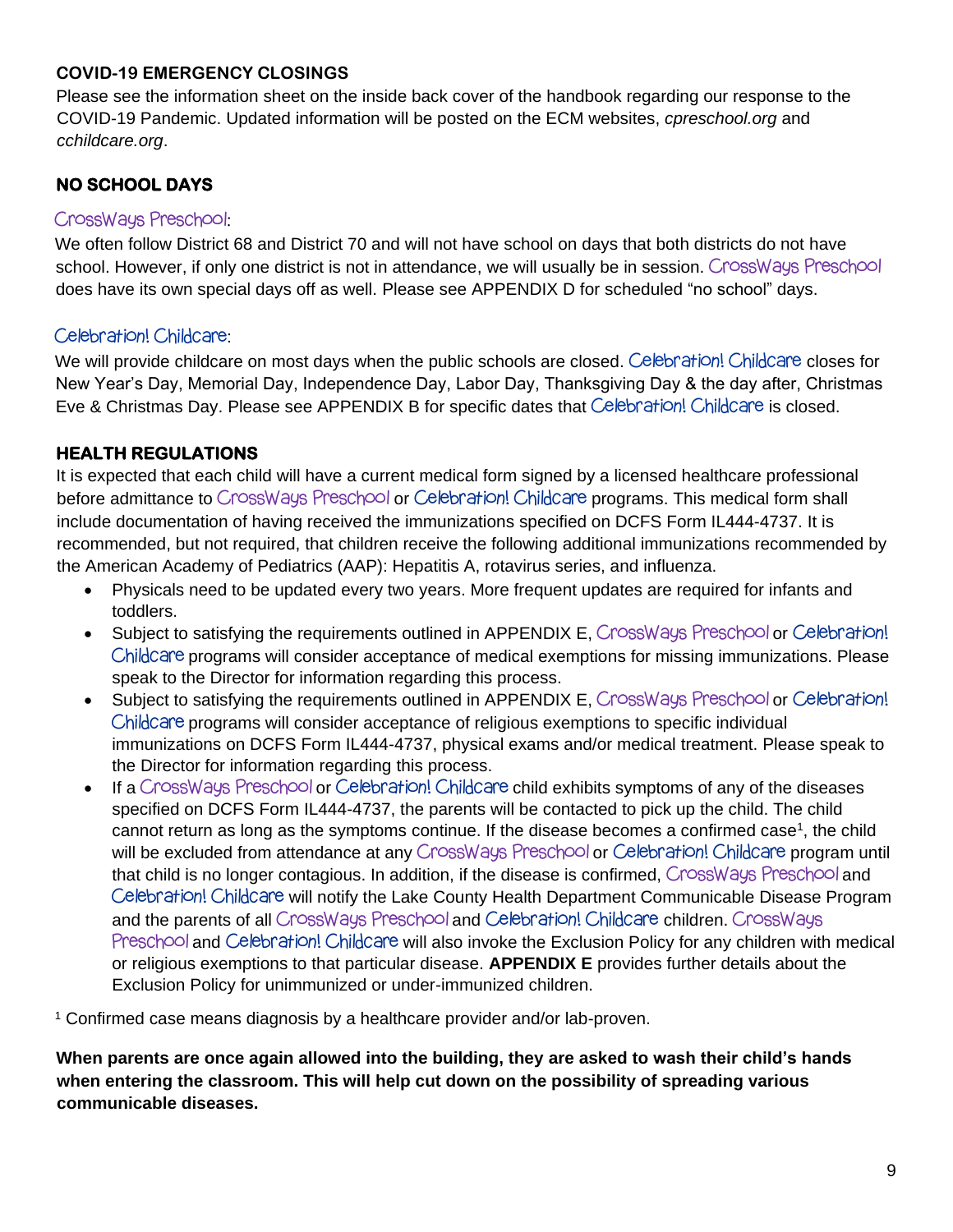#### **SICK CHILDREN**



Sick children may not attend both for their sake and for the sake of the rest of the children. When symptoms of a communicable disease (e.g., diarrhea [two episodes]), conjunctivitis, vomiting, etc.) or a high fever (100.4 degrees or higher) are present, the parent will be called and must pick up their child. In the event the parent cannot pick up their child within a reasonable time, the staff will notify the emergency contact.

When the child is sent home with symptoms of a communicable illness, **the child may not return for at least 24 hours and be symptom free.** The parent should bring the child to his or her doctor when the child is sent home. The child may come back to school before twenty-four hours if there is a written notice from the doctor stating that the child is not contagious and is able to attend our program. The child may return when he or she is well enough to take part in **ALL** activities, including outdoor play.

Contagious diseases such as chicken pox, conjunctivitis and "strep" infections must be reported to the Director. A physician's release or adequate time of absence (usually 24-48 hours) from the program is required before the child can return. Children will be exposed more frequently to communicable diseases in a group setting and may experience more illness until immunity is built up. Parents must be sure to have childcare arrangements secured for a sick child prior to enrollment. This should be indicated on the Registration form.

If a child becomes acutely ill and requires immediate attention, the staff will call for paramedic help. The parent's signature on the enrollment form gives the hospital permission to care for your child.

**PLEASE NOTE**: Please see the information sheet on the inside back cover of the handbook regarding our response to the COVID-19 Pandemic and caring for sick children. Updated information will be posted on the ECM websites, *cpreschool.org* and *cchildcare.org*.

#### **INJURIES**

Accident reports are prepared for each accident and must be signed by the child's parent the day of the accident. A member of the staff who has been trained in pediatric CPR and emergency first-aid will handle most minor injuries. Should a serious injury occur, the child will be taken to the nearest hospital via ambulance. Parents will also be called immediately and asked to come to the hospital. The parent's signature on the enrollment card gives the hospital permission to care for the child. Injured children will not be transported in staff vehicles under any circumstances.

#### **DISCIPLINE AND GUIDANCE**

Sometimes, discipline and guidance may be necessary in order to establish a happy, organized environment where good learning and fun can take place. Discipline, if used effectively, will change the behavior of a child and help the child gain self-control. The purpose is to help children learn to play safely, to respect the rights of others and to relate to others in a socially acceptable manner.

The staff's positive attitude plus a room of interesting activities is the first step in accomplishing effective classroom management.

- 
- 
- 
- 
- will learn to clean up after themselves.
- will learn to share.
- will use appropriate language.
- will learn good table manners.

#### **It is our goal that children… It is our policy that teachers…**

- will not hurt other children.  $\blacksquare$  will carefully explain rules to the children.
- will respect the property rights of others. will give positive reinforcement frequently.
- will use "indoor voices".  $\blacksquare$  will redirect children into a more appropriate will run outdoors only.  $\qquad \qquad$  activity if a rule is broken.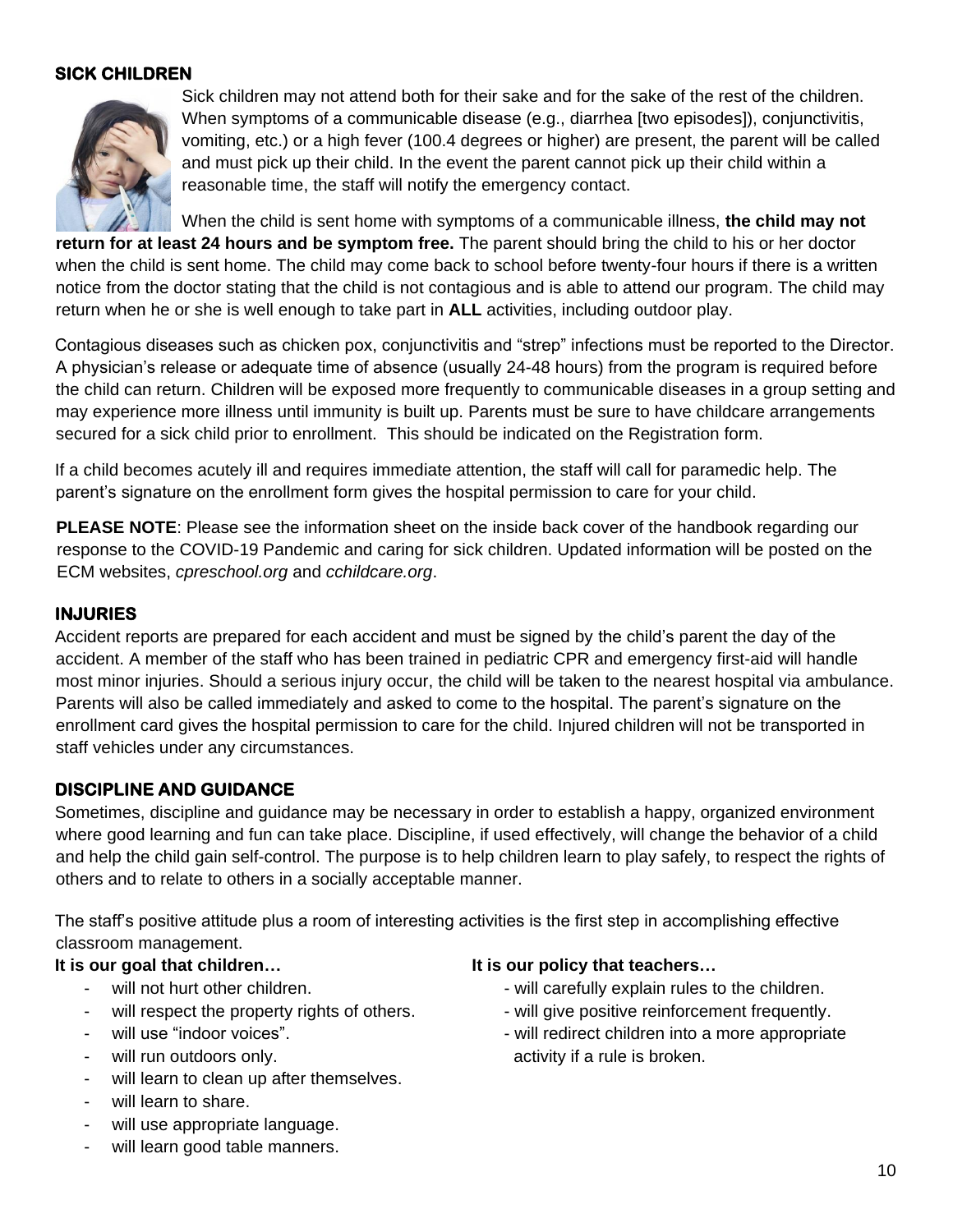#### **DISCIPLINE AND GUIDANCE (con't)**

If a child persists in breaking a rule, a teacher may limit the child's activities. For instance, if a child throws blocks, the teacher will remind the child of the rule and offer them another activity where throwing is more acceptable (e.g., ball play). If the child refuses the alternative activity and persists with throwing blocks, the child will lose his turn in the block area for a short period of time. Removing the child from all activities for a short period (one minute per year of the child's age) may then be used if the procedure has not yet been effective.

If a child loses control in a temper tantrum, the child may be removed from the group, but not left alone. At all times, teachers will remember that the goal of discipline is to help children gain control over their own behavior. Teachers will treat children fairly and with respect. Children should feel that inappropriate actions are unacceptable, not themselves as individuals. Discipline will be immediate, not too lengthy and consistent. Corporal punishment will never be used.

Parents will be asked to come to a conference if a child does not respond to the above procedures. A conference will be held to find solutions. If problems persist and cannot be corrected in a beneficial manner, the child may be dis-enrolled. Discipline will be most effective when staff and parents work as partners. If a question arises or a concern regarding discipline occurs, please bring it to the immediate attention of the staff.

Children may continue in the program as long as their presence remains a positive experience for themselves and the rest of the group. If a child is not fitting into our group setting, a conference will be called with the parents. At that time, concerns will be addressed and a plan to solve them will be sought. Should a situation arise where no workable plan is possible, we will ask for the child to be moved to a more suitable program.

#### **BITING POLICY**

CrossWays Preschool and Celebration! Childcare staff are aware that biting will occur in groups of young children for a variety of reasons. While the staff will do everything they can to address such incidents, biting may not always be prevented. When the staff and the Director conclude that EVERYTHING possible has been tried to resolve the habit, the parents will be requested to attend a Parent/Teacher Conference. At that time, a probationary period of two weeks duration will take place to determine whether this behavior has changed. If during this time period excessive biting continues and no change has occurred, a discussion concerning the child's continued enrollment in the program will be held.

Sometimes, a temporary suspension solves the problem. At other times, it is necessary to move the child to a smaller or specialized program or a one-on-one situation. The CrossWays Preschool and Celebration! Childcare programs are not able to provide this smaller environment.

#### **PARENT INVOLVEMENT**



The best environments for children are those in which parents are highly involved. All parents are welcome to take part in the many activities discussed. Should any parent have ideas for a topic to be shared, please inform the child's teacher.

CrossWays Preschool and Celebration! Childcare are supported by the Early Childhood Ministries Board. The board meets bi-monthly and tracks programmatic and curricular issues, staffing needs and recognition,

fundraising, and general day-to-day functioning. Parents, who have been asked to represent their child's classroom, are important members of this board. These **Parent Representatives** serve their term, one year at a time. Other members include the ECM Director, the Associate Pastor, the bookkeeper, a representative from Holy Cross Council, the Marketing Committee Chair, and a President and Vice President, selected from members of Holy Cross Church.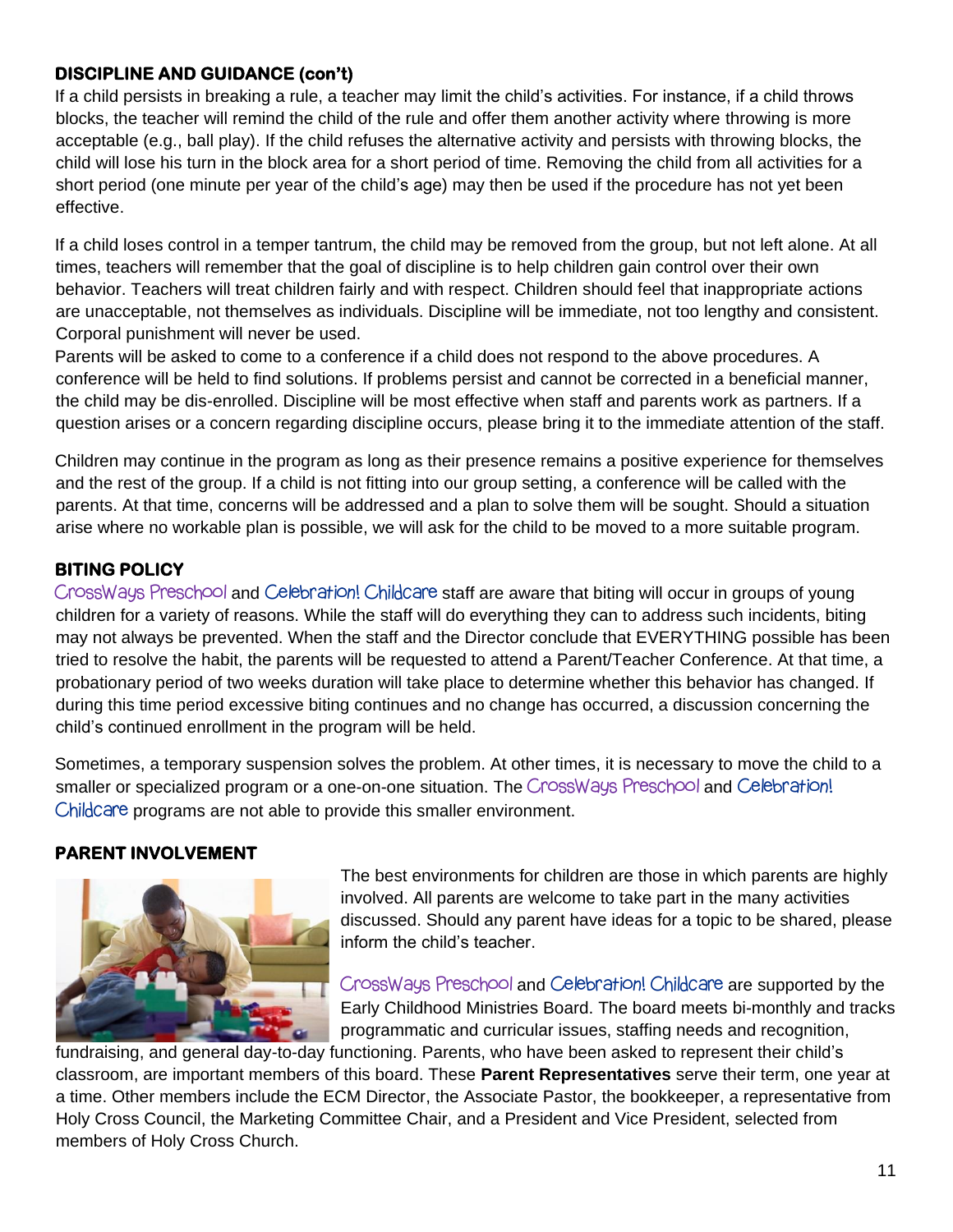#### **PARENT INVOLVEMENT ACTIVITIES**

Parent involvement is a critical component for the success of the CrossWays Preschool and Celebration! Childcare programs. This involvement can be shown in many ways: Attend Parent/Teacher conferences, support of program activities (book fairs, classroom activities, etc.), participation in the restaurant fundraisers, volunteering for and attending fund raisers that reach out to the community, bringing the family to our Family Outreach Series and/or the Ice Cream Social, and other activities that are created to benefit CrossWays Preschool and Celebration! Childcare.

CrossWays Preschool offers a Men's Day, Ladies Day, Feast Lunch and Christmas Concert. Service projects are offered to the families.

Celebration! Childcare offers Parent-Teacher activities that are regularly scheduled during the year. These activities will usually be held quarterly. Additional events include Feast Lunch, Men's Day, and Holiday Celebrations. Families are strongly encouraged to attend the activities. Service projects are offered to the families.

#### **PARENT COMMUNICATION**

CrossWays Preschool and Celebration! Childcare believe that for young children to show positive development - physically, emotionally, socially and intellectually there must be a strong parent/teacher relationship. To foster this relationship, the Director and Assistant Directors frequently communicate with parents using emails, the CrossWays Preschool and Celebration! Childcare websites, phone calls and notes home. Teachers also reach out in numerous ways and welcome emails, notes and conversation from parents. Feedback from parents is an important way



for us to "take the pulse" of how we are doing! Parents are also encouraged to seek out the **Parent Representative** for their child's class to share ideas or concerns. A poster listing the Parent Representatives as well as a suggestion box can be found near the entrance of each program. Please use these options to communicate with the Director and the staff.

Please refer to this **Handbook** as it has been designed with parents in mind. Refer to it for answers to questions you may have. If you cannot find the answer or need clarification, please contact your Director.

#### **VISITING THE CLASSROOM**

If you wish to visit your child's classroom, please arrange this observation with the Director. The Director will certainly try to accommodate your visit.

#### **SMOKING**

In the interest of health and comfort, smoking is not allowed at CrossWays Preschool or Celebration! Childcare.

#### **NON-DISCRIMINATION POLICY**

CrossWays Preschool and Celebration! Childcare admit students of any race, color, national and ethnic origin to all the rights, privileges, programs and activities generally accorded or made available to students at the Center. We do not discriminate on the basis of race, color, national and ethnic origin in administration of educational policies, admission policies, assistance programs and other school-administered programs.

*Updated: 6/2020*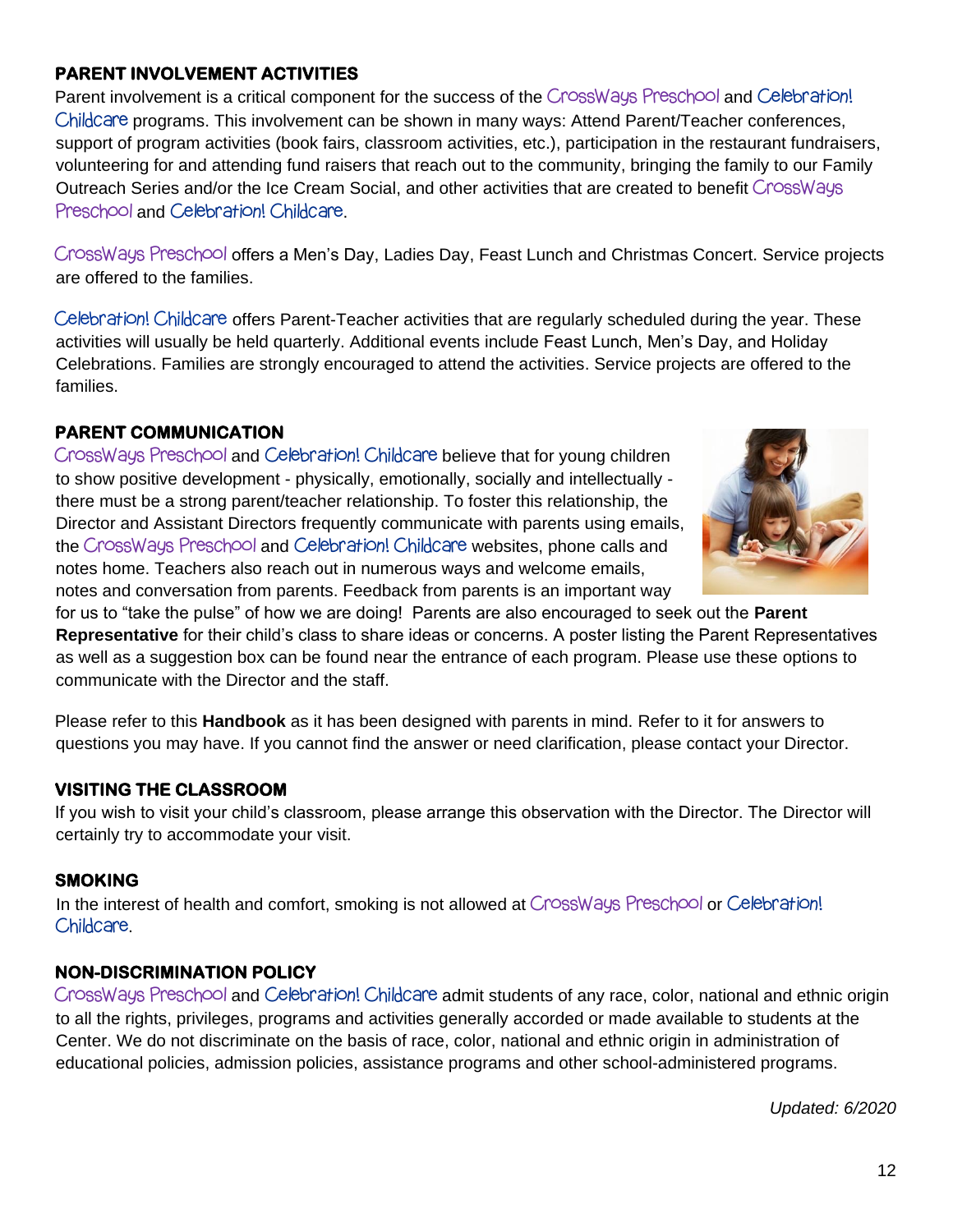# **APPENDIX A**



# **TUITION RATES: Effective: February 3, 2020**

| <b>Infant Room</b>                     |               |                     |                                                                                    |         |  |  |
|----------------------------------------|---------------|---------------------|------------------------------------------------------------------------------------|---------|--|--|
| <b>5 DAYS</b>                          | <b>4 DAYS</b> | <b>3 DAYS</b>       | <b>2 DAYS</b>                                                                      | 1 DAY   |  |  |
| \$352/wk                               | \$332/wk      | \$275/wk            | \$167/wk                                                                           | \$94/wk |  |  |
| Toddler Room (12-24 Months)            |               |                     |                                                                                    |         |  |  |
| <b>5 DAYS</b>                          | <b>4 DAYS</b> | <b>3 DAYS</b>       | 2 DAYS                                                                             | 1 DAY   |  |  |
| \$349/wk                               | \$331/wk      | \$262/wk            | \$167/wk                                                                           | \$94/wk |  |  |
| <b>Two Year Old Room</b>               |               |                     |                                                                                    |         |  |  |
| <b>5 DAYS</b>                          | <b>4 DAYS</b> | <b>3 DAYS</b>       | <b>2 DAYS</b>                                                                      | 1 DAY   |  |  |
| \$315/wk                               | \$305/wk      | \$230/wk            | \$152/wk                                                                           | \$92/wk |  |  |
| Three - Five Year Old Room             |               |                     |                                                                                    |         |  |  |
| <b>5 DAYS</b>                          | <b>4 DAYS</b> | <b>3 DAYS</b>       | <b>2 DAYS</b>                                                                      | 1 DAY   |  |  |
| \$288/wk                               | \$284/wk      | \$214/wk            | \$145/wk                                                                           | \$85/wk |  |  |
|                                        |               |                     |                                                                                    |         |  |  |
| <b>5 DAYS</b>                          | <b>4 DAYS</b> | <b>3 DAYS</b>       | Summer Camp Program: School-Age (Kindergarten – 12 years of age)<br>2 DAYS         |         |  |  |
| \$233/wk                               | \$209/wk      | \$175/wk            | \$117/wk                                                                           |         |  |  |
|                                        |               |                     |                                                                                    |         |  |  |
|                                        |               |                     | Before and After School Care: Grade School Age Children (Serving Oak Grove School) |         |  |  |
| <b>Before-School Care, only:</b>       |               |                     | \$53/wk; \$18/day                                                                  |         |  |  |
| After-School Care, only:               |               |                     | \$94/wk; \$25/day                                                                  |         |  |  |
| <b>Before &amp; After School Care:</b> |               | \$144/wk            |                                                                                    |         |  |  |
| <b>Holiday Care:</b>                   |               |                     | \$38/day includes hot lunch                                                        |         |  |  |
| <b>Registration Fee:</b>               |               | \$81                |                                                                                    |         |  |  |
| <b>Security Deposit:</b>               |               |                     | 1 week tuition rate (non-refundable, used as last week of                          |         |  |  |
|                                        |               | enrollment tuition) |                                                                                    |         |  |  |
| <b>Key Fob Fee:</b>                    |               | \$25                |                                                                                    |         |  |  |
| <b>Military Discount:</b>              |               |                     | 10% discount on tuition                                                            |         |  |  |
| <b>Sibling Discount:</b>               |               |                     | See page 7 for details (Tuition Fees)                                              |         |  |  |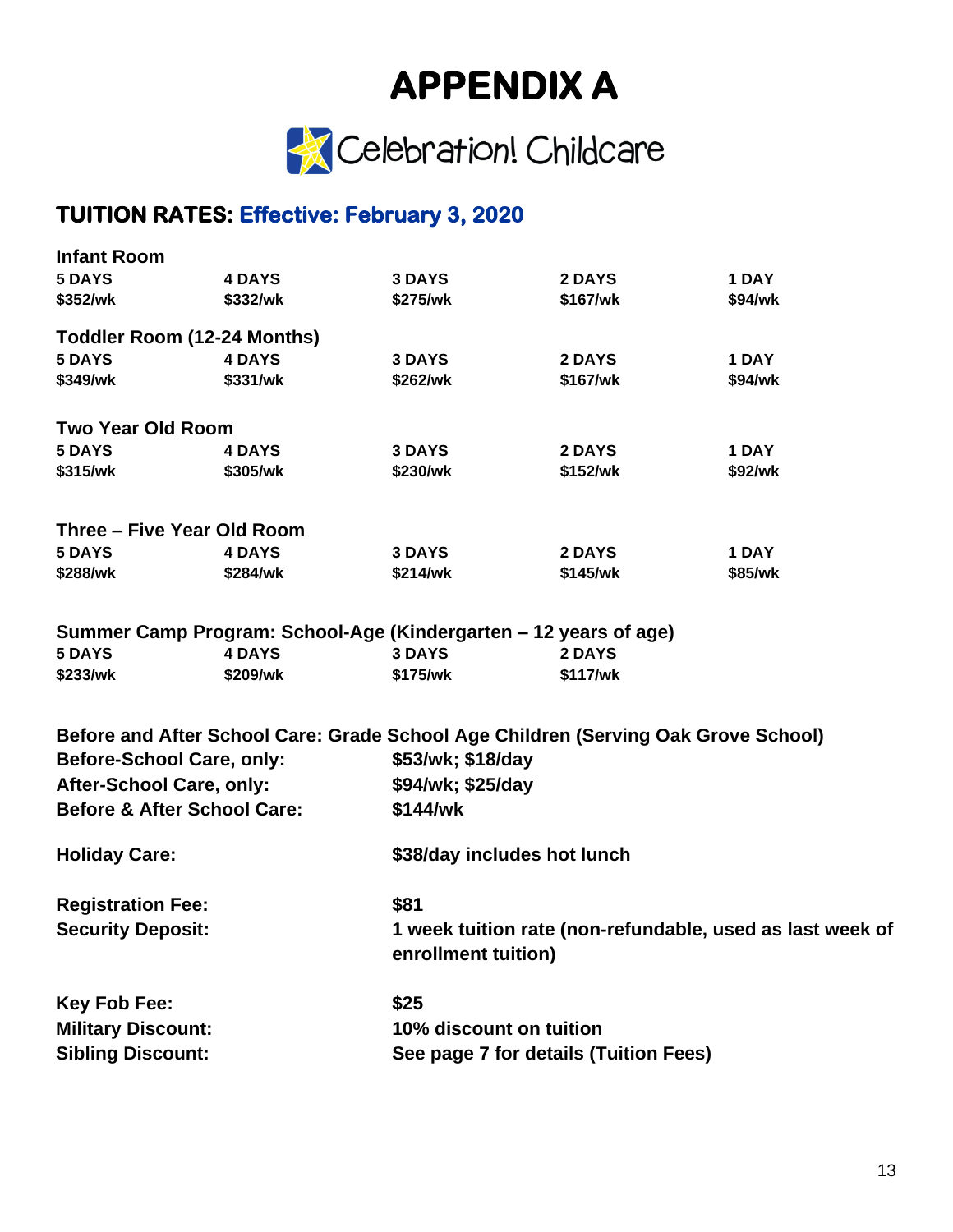**APPENDIX B** 



# **HOLIDAYS (2020/21)**

Celebration! Childcare closes for New Year's Day, Memorial Day, Independence Day, Labor Day, Thanksgiving Day & the day after, Christmas Eve & Christmas Day. On Good Friday and New Year's Eve, Celebration! Childcare will close at 4 p.m. depending on where the holiday falls in the week. There may be an additional day that the school is closed (e.g., if Christmas Day is on Thursday we will be closed on Friday as well as Christmas Eve). The regular tuition will remain the same for the weeks with these holidays.

# **CLOSING & EARLY DISMISSAL DATES**

**2020**

**2021**

Wednesday, January 1 New Year's Day Monday, May 25 Memorial Day Friday, July 3 **Independence Day** Monday, September 7 Labor Day December 24 & 25 Christmas Holiday

Friday, April 10 Good Friday **CLOSE AT 4 PM** November 26 & 27 Thanksgiving Day and the day after Thursday, December 31 New Year's Eve **CLOSE AT 4 PM**

# Friday, January 1 New Year's Day Monday, May 31 Memorial Day Monday, September 6 Labor Day December 24 & 27 Christmas Holiday

Friday, April 2 Good Friday **CLOSE AT 4 PM** Monday, July 5 **Independence Day (observed)** November 25 & 26 Thanksgiving Day and the day after Friday, December 31 New Year's Eve **CLOSE AT 4 PM**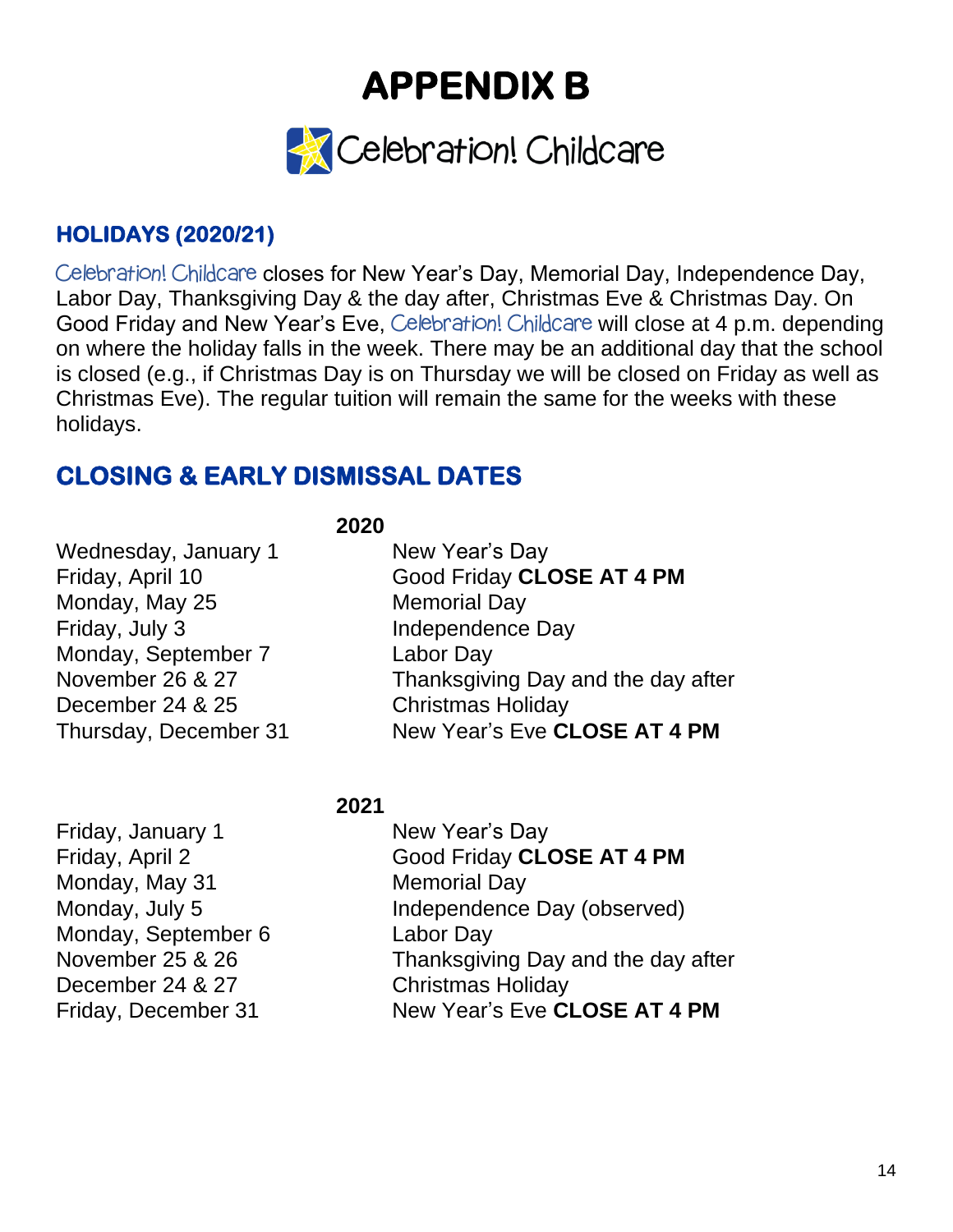# **APPENDIX C**



# **TUITION RATES: 2020/21**

| <b>Number of Days Class Meets</b>                  | <b>Annual Tuition</b>                                                                                                                   | <b>Tuition per Month</b>      |  |
|----------------------------------------------------|-----------------------------------------------------------------------------------------------------------------------------------------|-------------------------------|--|
| 1 day                                              | \$972                                                                                                                                   | \$108                         |  |
| 2 days                                             | \$1,836                                                                                                                                 | \$204                         |  |
| 3 days                                             | \$2,457                                                                                                                                 | \$273                         |  |
| 4 days                                             | \$3,609                                                                                                                                 | \$401                         |  |
| 5 days                                             | \$4,239                                                                                                                                 | \$471                         |  |
|                                                    |                                                                                                                                         |                               |  |
|                                                    |                                                                                                                                         |                               |  |
| <b>Other Fees and Discounts</b>                    |                                                                                                                                         |                               |  |
| Annual Registration Fee (non-refundable)           | New: \$75/child<br>Returning: \$60/child<br>For students enrolling in the<br>2020/21 school year after 2/1/21,<br>fee is reduced by 50% |                               |  |
| Annual Snack Fee (non-refundable)                  | \$25/child<br>For students enrolling in the<br>2020/21 school year after 2/1/21,<br>fee is reduced by 50%                               |                               |  |
| Lunch Bunch (11:30 am - 1:00 pm/ 11:00 - 12:30 pm) |                                                                                                                                         | \$21/day - includes hot lunch |  |
| Key Fob Fee                                        |                                                                                                                                         | \$25                          |  |
| <b>Military Discount</b>                           | 10% discount on tuition                                                                                                                 |                               |  |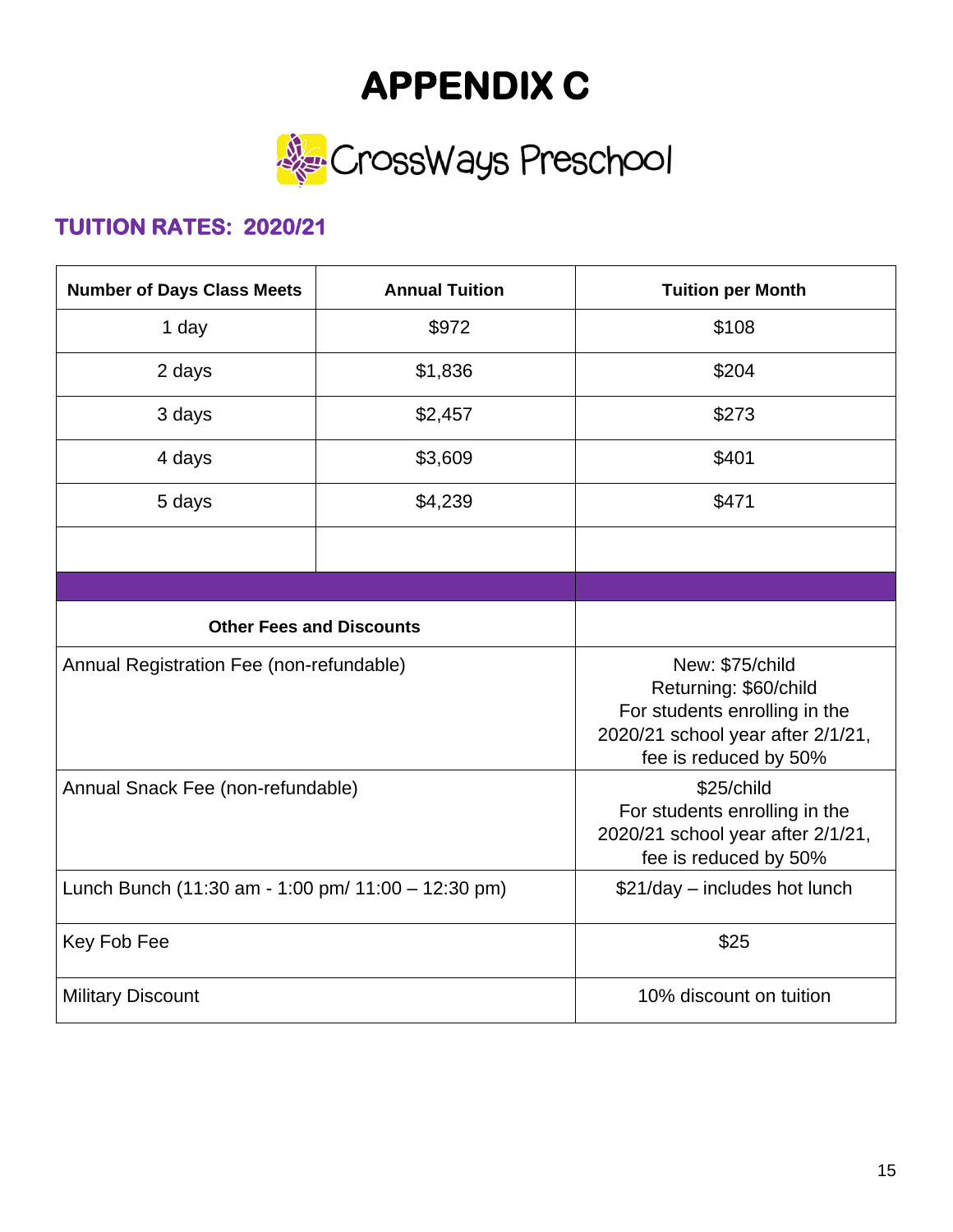# **APPENDIX D**



# **IMPORTANT DATES AND NO SCHOOL DAYS (2020/21)**

**Monday, September 7 No School** – Labor Day **Monday, November 23 Tuesday, November 24** 

**December 21 – January 1 No School – Winter Break March 22 – 26 No School** – Spring Break **Friday, April 2 Monday, April 19 Tuesday, April 20**

**Thursday, May 27 Friday, May 28**

**Tuesday, June 7**

**Friday, August 21 Open House –** CrossWays Preschool 9-9:30 T/TH Twos Class 9:30-10 MWF Twos Class 10-10:30 MWF Threes Class 10:30-11 MWF Fours Class 11-11:30 T/TH Enrichment Classes **Monday, August 24 First Day of School MWF Classes Tuesday, August 25 First Day of School T/TH Classes** T/TH Twos Class, Enrichment Classes **No School** – Parent/Teacher Conferences **No School** – Parent/Teacher Conferences (Enrichment Classes will meet) **November 25 – 27 No School** – Thanksgiving Break **Monday, January 18 No School** – Dr. Martin Luther King, Jr. Day **Monday, February 15 No School** – President's Day **No School** – Good Friday **No School** – Parent/Teacher Conferences **No School** – Parent/Teacher Conferences (Enrichment Classes will meet) **Last Day of School for T/TH Classes Last Day of School for T/TH Classes**

**Summer Camp Begins**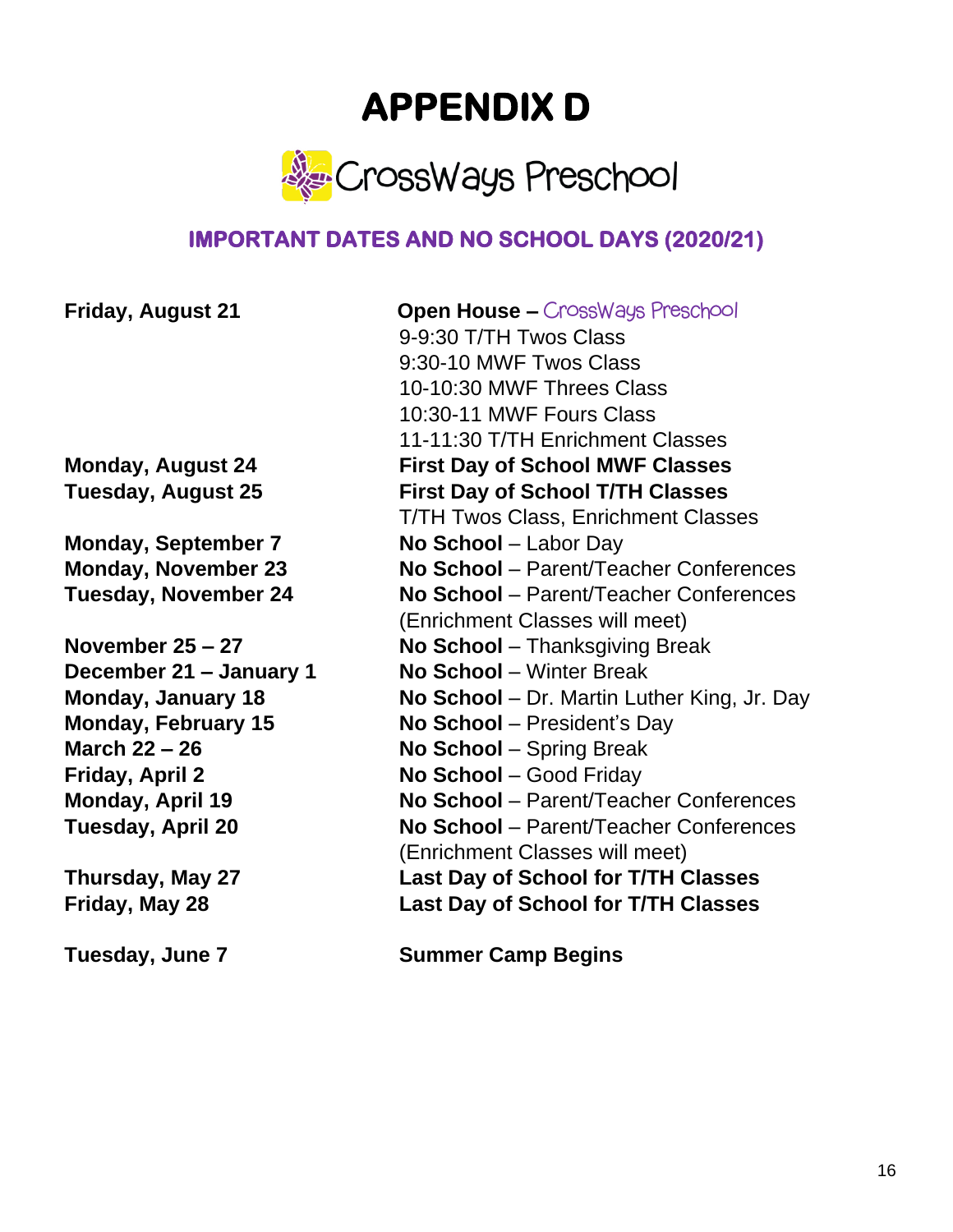# **APPENDIX E IMMUNIZATION POLICY**

For the safety of all our children, including those too young to be immunized, it is expected that parents will maintain the schedule of childhood immunizations specified on DCFS Form IL444-4737. If CrossWays Preschool or Celebration! Childcare becomes aware of a child whose parents are not maintaining the recommended schedule of immunizations against one or more of the diseases on that form, the Exclusion Policy below shall apply for each of those one or more diseases.

# **MEDICAL EXEMPTIONS**

If the medical condition of a child is such that the administration of one or more of the required immunizations is medically contraindicated, then the following policy will apply. First, the parent must provide a written statement by a licensed healthcare provider to the effect that the physical condition of the child is such, or medical circumstances relating to the child are such, that specific immunizations are not considered safe, indicating the specific nature and probable duration of the medical condition or circumstances, including, but not limited to, child/ family medical history, for which the physician does not recommend immunization. Secondly, the parent must grant permission for Holy Cross personnel to discuss the child's medical conditions with the child's primary care provider. Based upon that discussion, a determination will be made as to whether it is safe and advisable for that child to participate in CrossWays Preschool or Celebration! Childcare programs. The child may be granted provisional admission to CrossWays Preschool or Celebration! Childcare with stipulations as to which specific immunizations the exemption applies and stipulations as to whether the exemption is permanent, for a set time or until a given age. The exclusion policy specified below shall apply to that child for the specific disease conditions for which immunization was not possible. If there are medical options that can be exercised to make that child safe against that particular disease (such as injection of immune globulins), documentation that those options had been implemented would need to be provided. If the exemption is granted, the parents must sign an acknowledgement form, provided by the Director.

# **RELIGIOUS EXEMPTIONS**

In accordance with the State of Illinois health statutes (in particular, 105 ILCS 5/27-8.1) (from Ch. 122, par. 27- 8.1), parents wishing to claim a religious exemption to one or more of the required immunizations must fulfill the following requirements. The parents must provide a written overview of their religious beliefs that inform their decision to withhold immunization(s) and/or medical examination(s) from their child. The overview must include detailed written responses to the following points of consideration:

- Articulate the parents' set of beliefs concerning the cause, nature, and purpose of the universe and how they are organized into a system of doctrine and practice.
- The Supreme Court has interpreted religion to mean a sincere and meaningful belief that occupies in the life of its possessor a place parallel to the place held by God in the lives of other persons. The religion or religious concept need not include belief in the existence of God or a supreme being to be within the scope of the First Amendment. When considered as the creation of a superhuman agency or agencies, what informs the parents' spiritual and ethical code for the conduct of human affairs?
- Substantiate specifically where there is conflict between the parents' religious beliefs and their participation in the State of Illinois health statute (105 ILCS 5/27-8.1) (from Ch. 122, par. 27-8.1). Detail the grounds for objection and the specific immunizations, tests, or examinations to which the parents object. The grounds for objection must set forth the specific religious belief that conflicts with the examination, test, immunization, or other medical intervention.